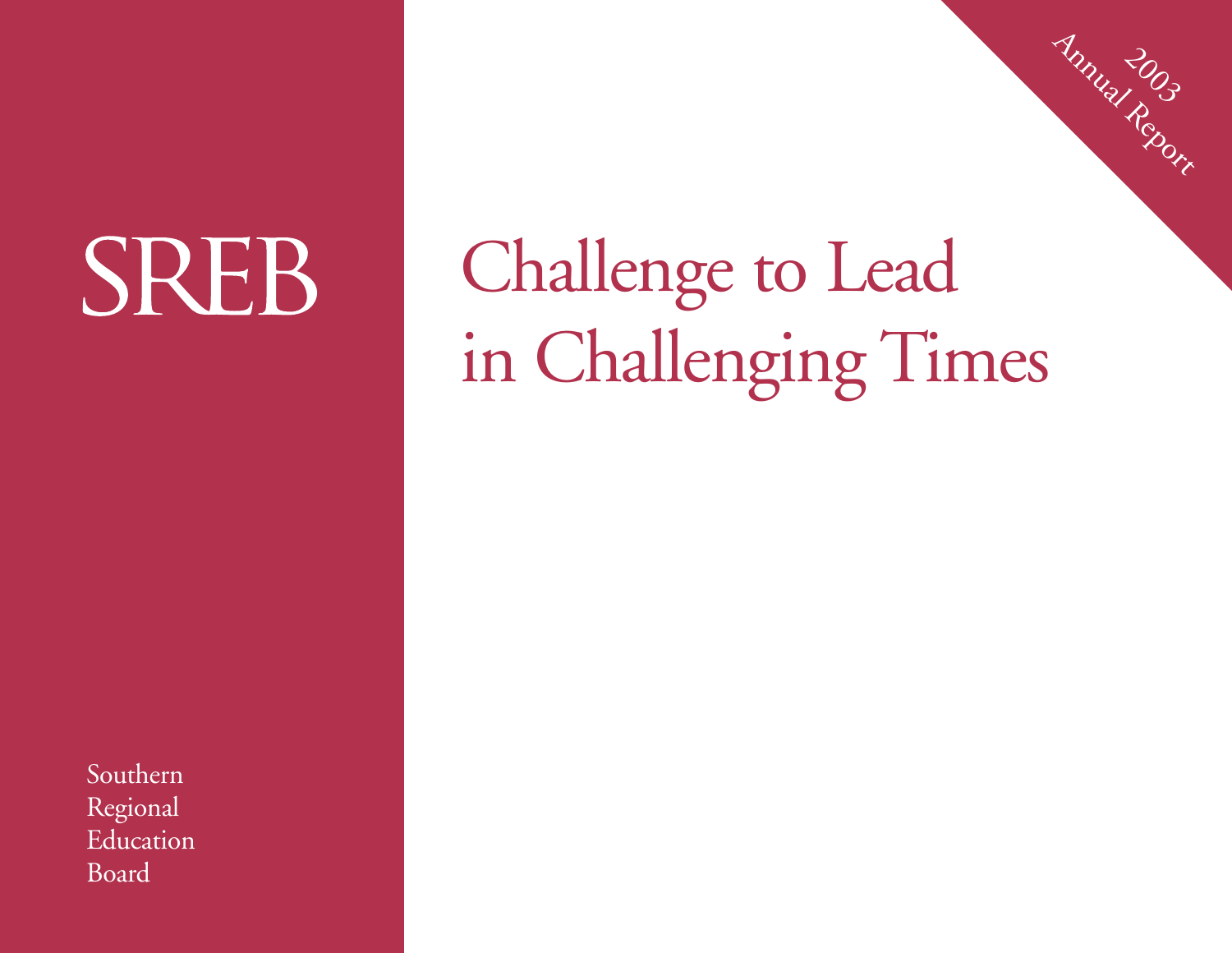#### **SREB gratefully acknowledges support from these sources:**

Alfred P. Sloan Foundation Carnegie Foundation of New York Charles Stewart Mott FoundationCoca-Cola FoundationEdna McConnell Clark Foundation Fund for the Improvement of Postsecondary Education, U.S. Department of Education Georgia Department of Education The Goldman Sachs Foundation IBMJoseph B. Whitehead Foundation Lamar Plunkett Family National Institutes of Health National Science Foundation Project Lead The Way SouthEastern Regional Vision for Education The Philadelphia Foundation — Wright-Hayre Fund The Stranahan FoundationU.S. Department of Education Wallace-Reader's Digest Funds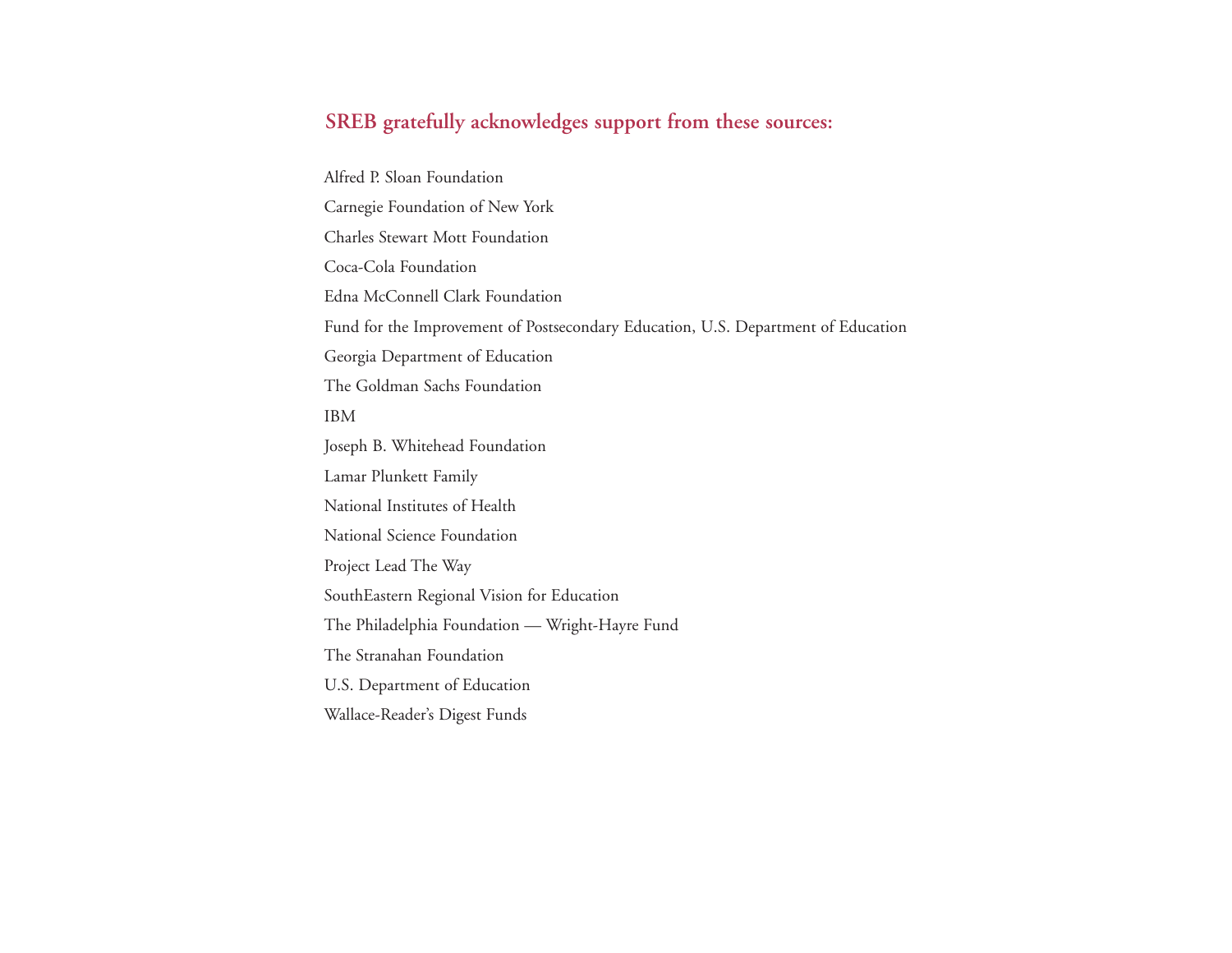The Southern Regional Education Board is America's first interstate compact for education. SREB was created to provide specific services to member states, to create ways to share resources, and to enable states to achieve together educational programs and improvements that would be impossible or financially impractical for a single state.

Among SREB's programs:

- The Regional Contract Program: the first such program to share graduate programs for health professionals among states.
- The SREB State Data Exchange and the *SREB Fact Book on Higher Education:* the longest-standing and most timely interstate higher education data reports in the nation.
- SREB Legislative Work Conference: the first annual forum for legislators on education issues facing states. The 2003 meeting marks the 52nd Legislative Work Conference.
- *High Schools That Work:* now in more than half the nation's states, the largest school improvement network in America.
- Educational Technology Cooperative: the largest and most productive educational technology collaborative of state K-12 and postsecondary education agencies in the United States.
- The *Electronic Campus:* the nation's most comprehensive distancelearning marketplace, with more than 300 colleges and universities offering 8,000 courses and 325 degree programs.
- The Institute on Teaching and Mentoring: the nation's largest gathering of minority doctoral students, with the 10th and largest-yet Institute scheduled for 2003.
- The *HSTW* Staff Development Conference: America's largest annual staff development program, serving 6,000 high school and middle grades staff.
- The Council on Collegiate Education for Nursing: the nation's only regional council on collegiate nursing education, with more than 500 colleges served.

Created in 1948 by Southern states, the Southern Regional Education Board helps government and education leaders work cooperatively to advance education and, in doing so, to improve the social and economic life of the region. SREB works to avoid fads and instead pursues longerterm solutions that are more likely to produce lasting effects. SREB helps state leaders build visions for education in their states and shares its analyses of state actions with government and education leaders in order to help them prepare for issues that lie ahead.

SREB now deals with education at all levels, from prekindergarten through colleges and universities. Top policy-makers in the region have set Goals for Education that are monitored and reported on regularly by SREB. These SREB Goals challenge schools and colleges and universities to pursue excellence. They also challenge state leaders to provide support and oversight.

SREB provides a wealth of information. It maintains an extensive database about education in all 16 SREB states. Staff members respond daily to requests from governors, legislators, educators and the news media. SREB-sponsored meetings enable policy-makers and educators to share information within their states and across state lines. SREB publications range from the short and timely *Legislative Reports* to the 232-page *SREB Fact Book on Higher Education,* which is updated regularly online.

SREB's 16 member states are Alabama, Arkansas, Delaware, Florida, Georgia, Kentucky, Louisiana, Maryland, Mississippi, North Carolina, Oklahoma, South Carolina, Tennessee, Texas, Virginia and West Virginia. SREB is governed by a board that consists of the governor of each member state and four other individuals from the state, at least one of whom must be a state legislator and at least one an educator. All appointments are made by the governors for four-year staggered terms.

SREB is supported by appropriations from its member states and by funds from foundations, businesses, and state and federal grants and contracts.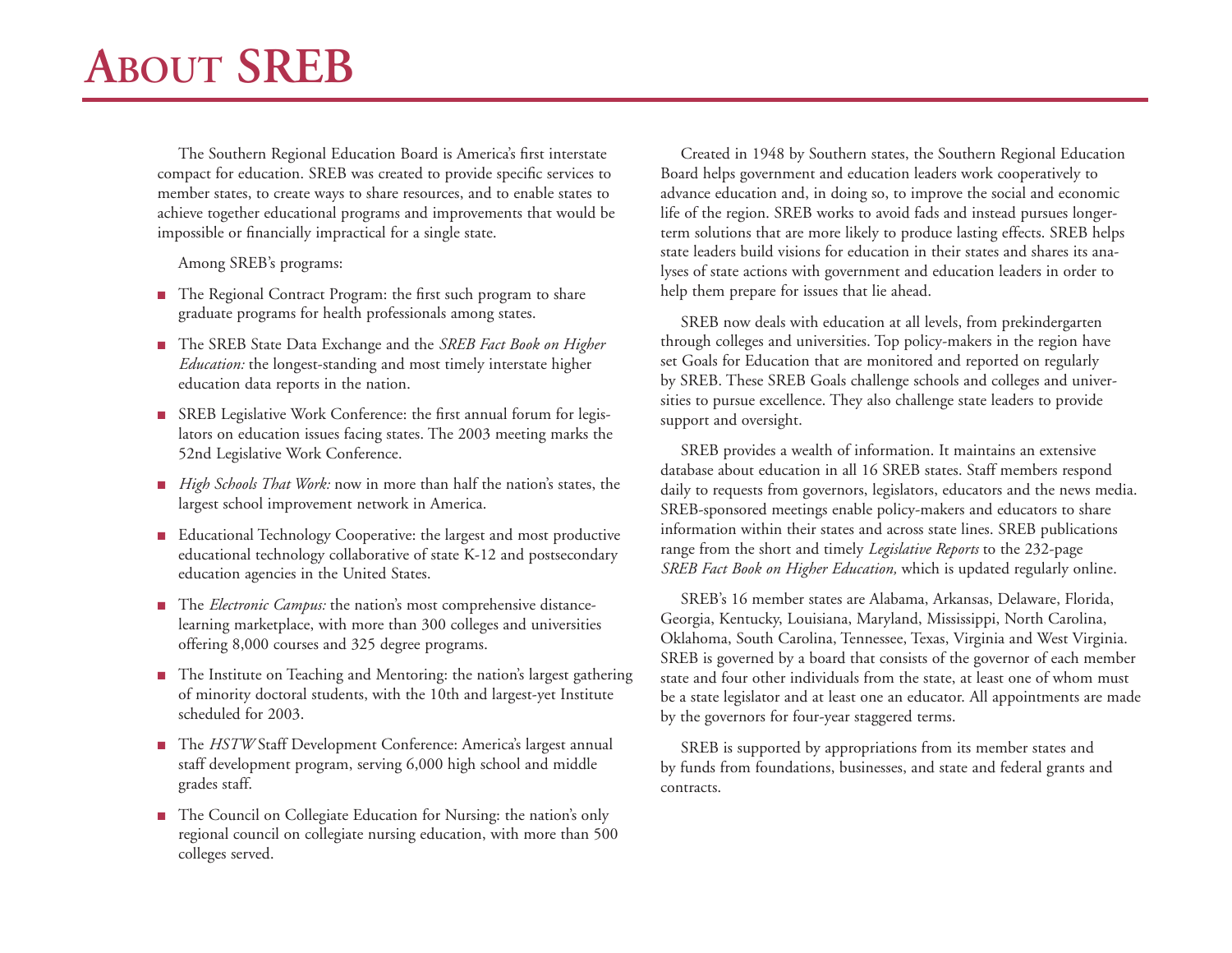# **MESSAGE FROM THE CHAIRMAN**



# **GOVERNOR RONNIE MUSGROVE**

*Ronnie Musgrove, Mississippi's 62nd governor, is chairman of the Southern Regional Education Board and believes passionately in education. As a two-term state senator in Mississippi, he chaired the Education Committee. As lieutenant governor, he was chairman of the National Conference of Lieutenant Governors in 1998. In addition to chairing SREB, he heads the Southern States Energy Board and the Southern Growth Policies Board*

Education first. Put education first, and SREB states can lead the nation in educational progress.

That our states can lead the nation is more than the opening statement from SREB's *Goals for Education: Challenge to Lead.* It is a realistic target.

Look at our recent experience in Mississippi. We began the year with a feature article in The New York Times about our success in placing an Internet-accessible computer in every public school classroom. We were the first state in the nation to reach this goal. In the process, we achieved another first, I believe, because students in schools across the state literally built hundreds of these computers.

Like other states, Mississippi is experiencing budget problems as a result of the national recession. In my State of the State address in January, I challenged our legislators to invest in education first. As a result, we passed our education budget as our first order of business, and we were the first state in America to pass its education budget. When I signed the historic budget bills in February, I commented that, while other states were cutting education, we had taken the bold step of putting our children and our future first. We know that good schools attract good jobs, which build good communities.

This is true for all 16 of our SREB states. But putting education first is not easy now — and has not been easy when our states have led the nation in poverty rates and trailed in jobs and income. We are tackling generation-sized problems.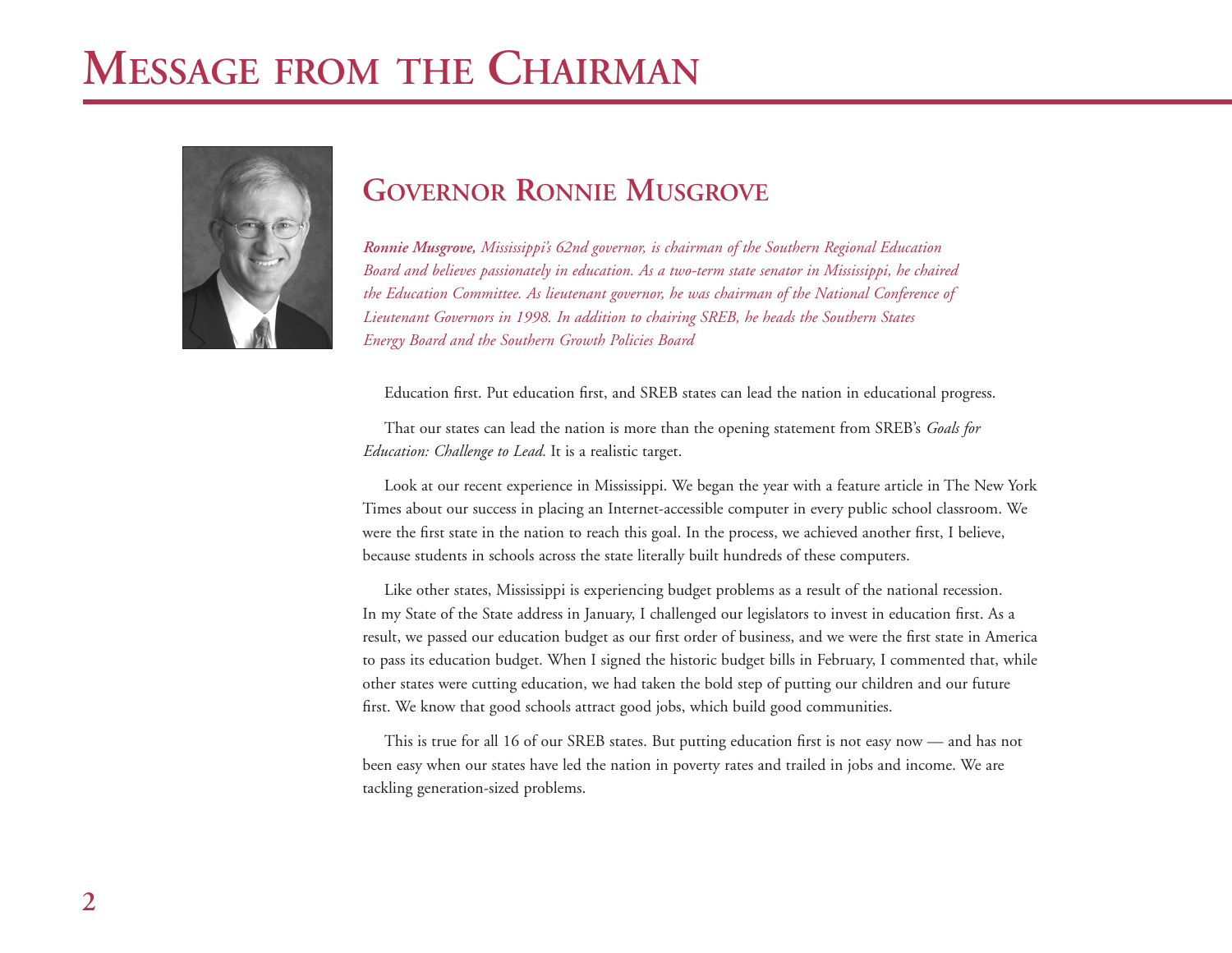With prodding by SREB and hard work at home, we can see and feel the progress even while we face nagging problems. More than 40 years ago, the first SREB goals commission challenged Southern leaders to "cast away forever the traditional double standard" that caused the South to set lower expectations for itself. The South, SREB said then, must be "measured against the same criteria of excellence which are applied everywhere."

In 1988, SREB adopted tough goals to point the way to the national education goals. SREB reports pointed the way to the goal of "closing the gaps" in today's No Child Left Behind Act. Last year, SREB updated the 1988 goals and challenged the region to lead the nation.

Lead the nation we will. SREB's Goals are broad — extending from before grade school to after college. They are demanding. SREB states cannot lead the nation simply by wishing. Educational progress takes work.

SREB will continue to report and celebrate our successes. It also will continue to point out when our states fall short.

SREB will do more than measure and comment. It will continue to <sup>p</sup>ioneer new technology, to offer demonstration programs such as *High Schools That Work,* and to help our states multiply resources while dividing costs through proven programs such as the Academic Common Market. It will continue to offer unbiased information about our states. It will always be someone to ask for help when our states have problems, and it will be available when states want to talk about such common issues as closing achievement gaps.

Education is the foundation for everything else we do — from economic development to health care. We're facing some different challenges today, but the basic questions behind those challenges are the same questions we've been dealing with for generations.

Education first. That is the key. As individual states, we are doing great things in education. As a region, we're poised to do greater things.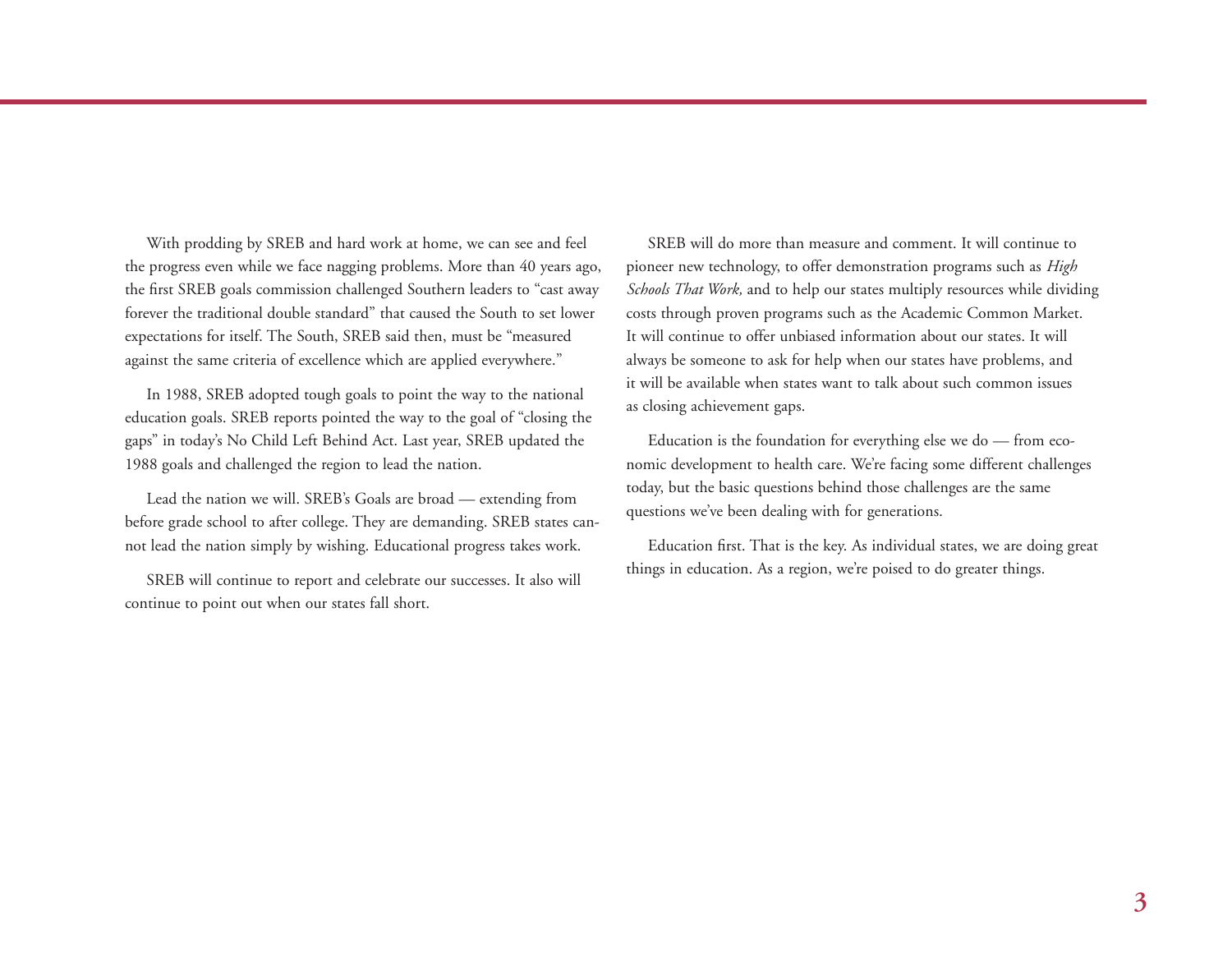# **MESSAGE FROM THE PRESIDENT**



# **MARK MUSICK**

*Mark Musick is president of the Southern Regional Education Board, an organization he has served for more than 25 years. He came to SREB from Virginia, where he served in the governor's office and with the Virginia Community College System and the State Council of Higher Education for Virginia.*

Now — especially now, with very difficult budgets it is important that SREB states stay focused on where we want to go. The South must not abandon the things that have made such a difference in the long but unfinished climb from national problem to national leader.

The budget realities facing the states cannot be sugarcoated. The problems are more difficult than we have seen in a long time. Newspapers around the South are filled with stories of real cuts, and education is no longer being exempted. To save money, school districts are canceling summer schools and some of the extra help for children who fail promotion tests — at the same time that new promotion standards will hold more children back. Universities are announcing that some students may not be able to graduate next year because required courses won't be taught.

Yet we know that education is the only long-term solution to the economic challenges we face. There are plenty of people in the world who will work cheaper. America needs — the South needs — an educated work force that is much more productive than the competition.

The South has made remarkable progress. SREB states have taken the lead in setting goals and measuring results. Last year, SREB called on the South to reach even higher. (See the Goals section of this report.) The list of SREB Goals is more than can be accomplished this year or next. People facing real budget problems worry about keeping what they have, not about doing more. Yet the South must remember where it is headed.

As Governor Musgrove points out, SREB will help. But the real action takes place in our states. It is policy-makers — particularly governors and legislators — who must set the direction and the spending. It is schools, universities, and community and technical colleges that must provide the education that people need.

SREB states have a long history of working together, of sharing resources and ideas. This report shows some of what the 16 states have built. Cooperation that enables states to divide costs while multiplying services to their residents is especially important when budgets are tight. Working together, especially when times are tough, is how SREB states will lead the nation.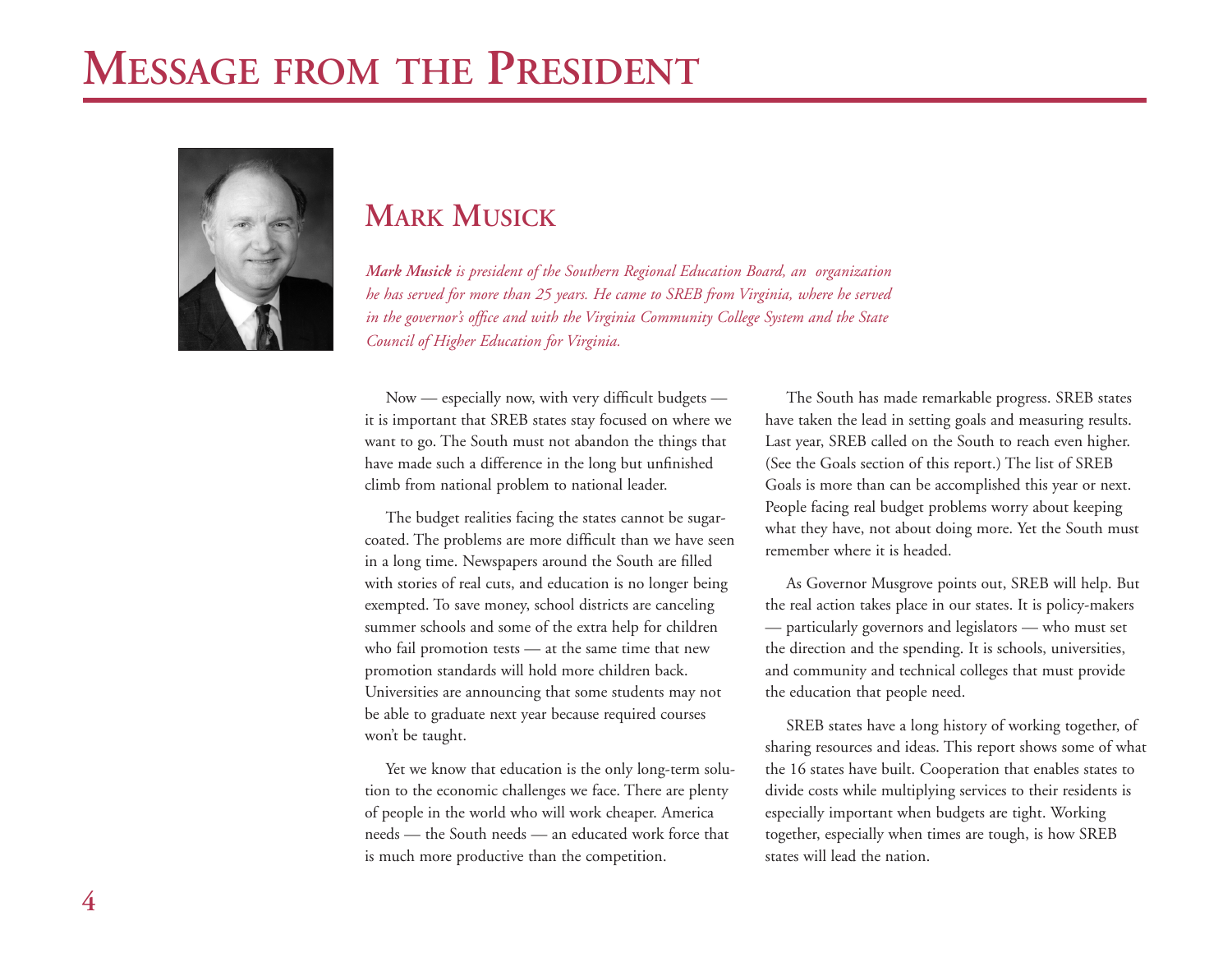**Lynn Cornett,** senior vice president: lynn.cornett@sreb.org **Joan Lord,** director, education policies: joan.lord@sreb.org **Tom Bradbury,** vice president for communications: tom.bradbury@sreb.org **Heather Andrews,** research assistant: heather.andrews@sreb.org

The Southern Regional Education Board was the first education organization in the nation to stress that states not only should set goals for education but also should measure progress toward those goals by making comparisons and monitoring trends.

During the 1990s, the SREB series of biennial publications and *Educational Benchmarks 2000* summarized how the 16 SREB states fared in working toward 12 goals established in 1988.

Now, the SREB Goals for the 21st century make a dramatic statement:

*"SREB states can lead the nation in educational progress."*

That bold statement and the accompanying goals have several themes. Students at every level need to be ready for learning — ready to learn in first grade, ready for the middle grades and high school, and ready for college and the workplace. Achievement gaps need to be closed. Schools and colleges need to be ready for students. States need to provide leadership through one system of quality schools and colleges and universities for all the South's citizens.

Staff have traveled to member states for state-customized SREB Goals presentations. In the coming years, SREB will continue to report on each state's progress toward these goals: on young children's readiness for school; on student achievement; on the quality of education provided by community colleges, four-year colleges and universities; on state leadership in ensuring that every student has effective teachers and that every school has effective leaders; on accountability for schools, colleges and universities; and on the funding priority for education in state budgets.

#### *Publications:*

*Goals for Education: Challenge to Lead* (2002)

#### **Goals for Education**

- 1. All children are ready for the first grade.
- 2. Achievement in the early grades for all groups of students exceeds national averages and performance gaps are closed.
- 3. Achievement in the middle grades for all groups of students exceeds national averages and performance gaps are closed.
- 4. All young adults have a high school diploma or, if not, pass the GED tests.
- 5. All recent high school graduates have solid academic preparation and are ready for postsecondary education and a career.
- 6. Adults who are not high school graduates participate in literacy and job-skills training and further education.
- 7. The percentage of adults who earn postsecondary degrees or technical certificates exceeds national averages.
- 8. Every school has higher student performance and meets state academic standards for all students each year.
- 9. Every school has leadership that results in improved student performance — and leadership begins with an effective school principal.
- 10. Every student is taught by qualified teachers.
- 11. The quality of colleges and universities is regularly assessed and funding is targeted to quality, efficiency and state needs.
- 12. The state places a high priority on an education *system* of schools, colleges and universities that is accountable.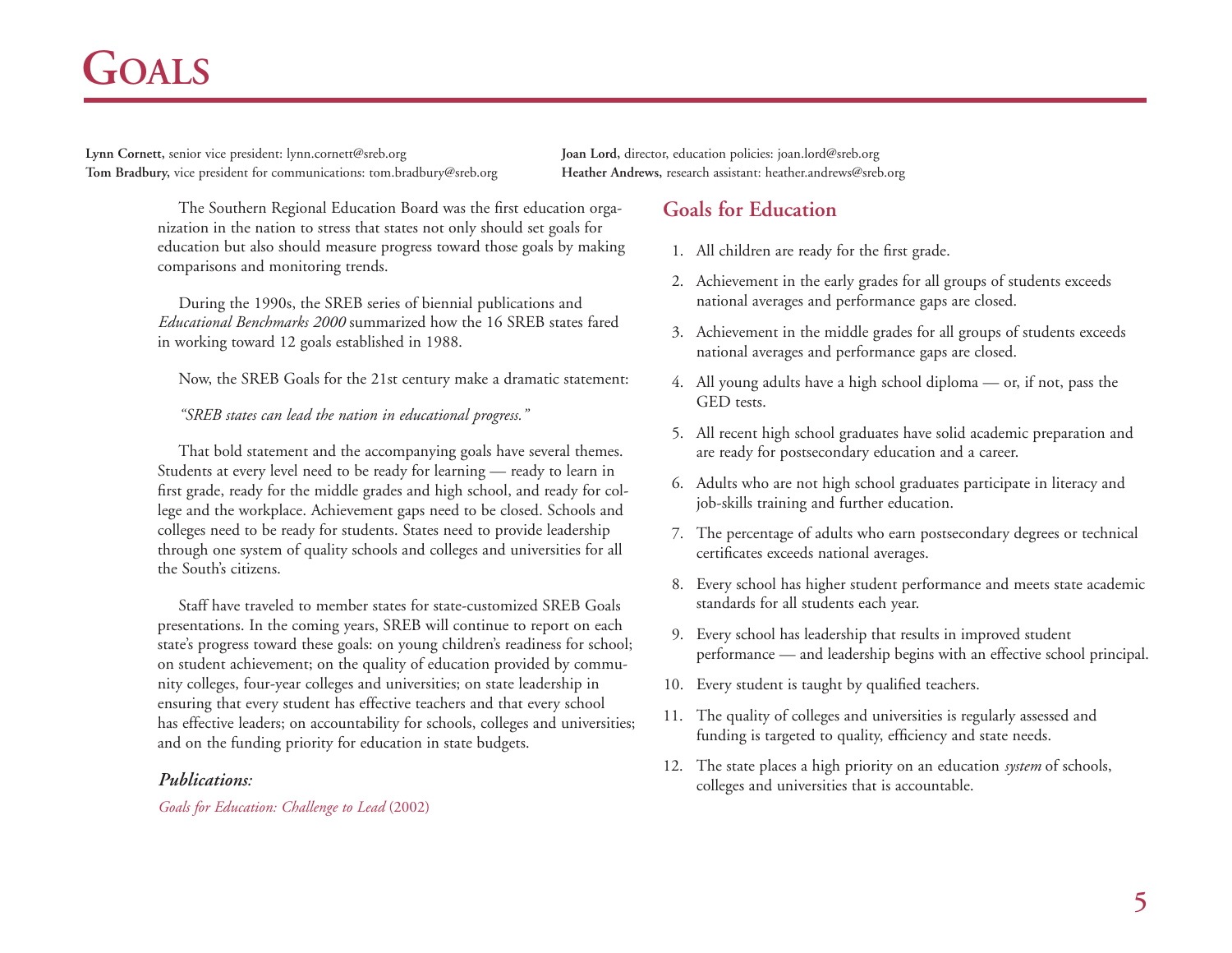### **Education Data Services**

**Joe Marks,** director: joe.marks@sreb.org **Marie Loverde,** research assistant: marie.loverde@sreb.org

> The *SREB Fact Book on Higher Education,* which dates back to 1956, is a biennial statistical reference that includes more than 75 tables and policy information about the SREB region, each SREB state and the United States. Featured Facts publications for each SREB state are also compiled from this information. An interactive, online edition of the *Fact Book* takes readers to regularly updated data. *Fact Book Bulletins* are issued throughout the year. (www.sreb.org/main/EdData/FactBook/factbookindex.asp)

> Since 1970 the **SREB-State Data Exchange** has brought together the higher education governing and coordinating boards in SREB states. Agencies' staff members meet annually to review results and plan initiatives. This program collects, compiles and publishes current-year statistics on postsecondary education in the SREB states. Its most recent annual report was the most comprehensive ever.

(www.sreb.org/main/EdData/DataExch/dataexchindex.asp)

In 1991 SREB established the **SREB Data Library,** the first online data center created by a regional education compact. The library provides a

### **School Readiness, Reading and Health Affairs**

**David Denton,** director: david.denton@sreb.org

Through meetings and reports, SREB addresses issues related to preparing young children for success in school, teaching all children to read by the end of third grade and assisting students who are struggling to meet grade-level standards. SREB also deals with child health issues, such as immunization rates, and with health professions education, especially the need for more attention to the needs of older adults. (www.sreb.org/programs/srr/schoolreadiness/schoolindex.asp)

wealth of state-by-state information about elementary and secondary education, colleges and universities, and significant trends that affect education at all levels. It contains all of the databases used for the *SREB Fact Book on Higher Education,* the *Goals for Education* reports and the SREB-State Data Exchange as well as databases on health professions education. These databases are updated regularly.

(www.sreb.org/main/EdData/DataLibrary/datalibindex.asp)

#### *Publications:*

*SREB Fact Book on Higher Education* (2003)

*Featured Facts* (state-by-state reports from the *SREB Fact Book)*

*Fact Book Bulletins:* 

*Turning Freshmen Into Sophomores is Key to College Students' Success* (2003) *Tracking Public Funding for Higher Education More Vital as State Budgets Become Strained* (2002)

#### *Publications:*

*State-Supported Prekindergarten in the SREB Region: Growing Even in Hard Times* (2003)

*Reading First: Lessons from Successful State Reading Initiatives* (2003)

*Summer School and Summer Learning 2002: Progress and Challenges* (2002)

*Summer School: Unfulfilled Promise* (2002)

*Focus on Quality: Prekindergarten Programs in SREB States* (2002)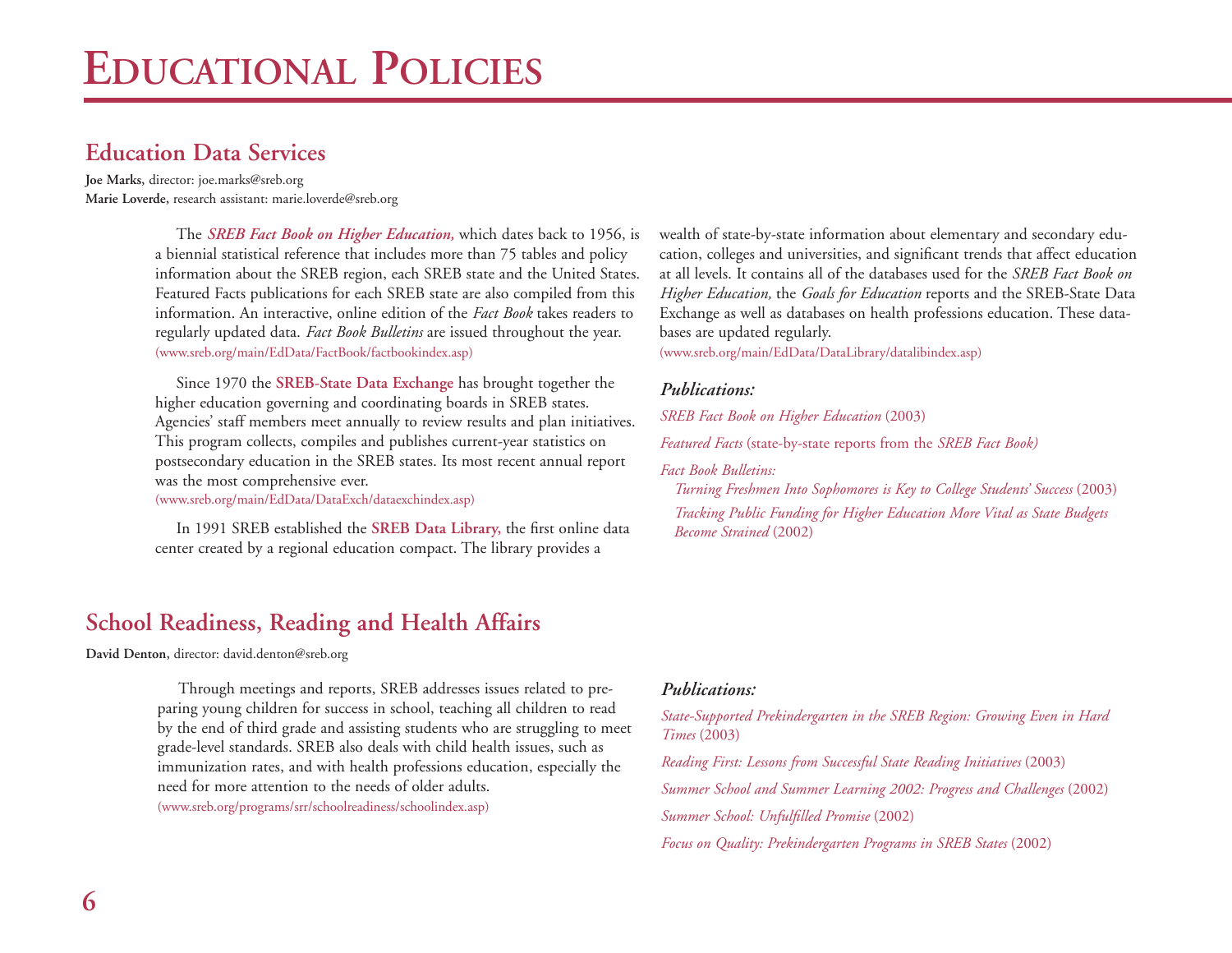### **Quality Teachers**

**Lynn Cornett,** senior vice president: lynn.cornett@sreb.org **Gale Gaines,** director, legislative services: gale.gaines@sreb.org

> "Every student is taught by qualified teachers." This goal carries on a theme that SREB noted in 1981: Preparing teachers is the number one topic that schools and colleges need to address together. SREB's work on ensuring a qualified teacher deals not only with preparing new teachers. It also involves calling for better data about supply, demand and quality of teachers; licensure focused on performance; and professional development that helps teachers improve student achievement. Qualified teachers are especially needed in low-performing schools. Hiring and assignment policies and salaries and benefits should be competitive in the marketplace. Incentives should be aimed at getting the most-qualified teacher in every classroom. (www.sreb.org/main/HigherEd/leadership/leadershipindex.asp)

#### *Publications:*

*Focus on an Untapped Classroom Resource: Helping Paraprofessionals Become Teachers* (2003)

*Spinning Our Wheels: Minority Teacher Supply in SREB States* (2003)

*Focus on Teacher Salaries in the SREB States: The Latest on Average Salaries, Salary Goals and Other Actions* (2003)

*SREB States Continue to Lead the Nation in National Board Certified Teachers* (2003)

*Quality Teachers: Can Incentive Policies Make a Difference?* (2002) *Performance Pay for Teachers: What Works and What Doesn't?* (2002) *Beyond Salaries: Employee Benefits for Teachers in the SREB States* (2001)

### **Student Achievement and College Readiness**

**Joan Lord,** director: joan.lord@sreb.org **Heather Andrews,** research assistant: heather.andrews@sreb.org

> College Readiness Policy Connections, launched in spring 2001 with funds from the U.S. Department of Education, helps states focus on aligning their policies to support student readiness for college. The program focuses on six policy areas: curriculum and standards; assessment and accountability; educational support systems; qualified professional staff; community and parental partnerships; and facilities/equipment/instructional materials. It was begun with a focus on three states — Georgia, Texas and West Virginia. Particular emphases in these states have included parent and community involvement, mathematics and science achievement, merit-based scholarship programs and the eighth-to-ninth grade transition to prepare more students for high school and college.

#### *Publications:*

*Information Brief: ACT and SAT Scores* (2003) *ACT/SAT Scores in the South: The Challenge to Lead* (2003) *Focus on the GED: Who Takes It and Why?* (2002) *High School to College and Careers: Aligning State Policies* (2002) *Higher Education Studies, Reports and Surveys in the SREB States* (2002) *Student Readiness for College: Connecting State Policies* (2002) *Raising the Bar: States' Progress in Advanced Placement and International Baccalaureate* (Summer 2003)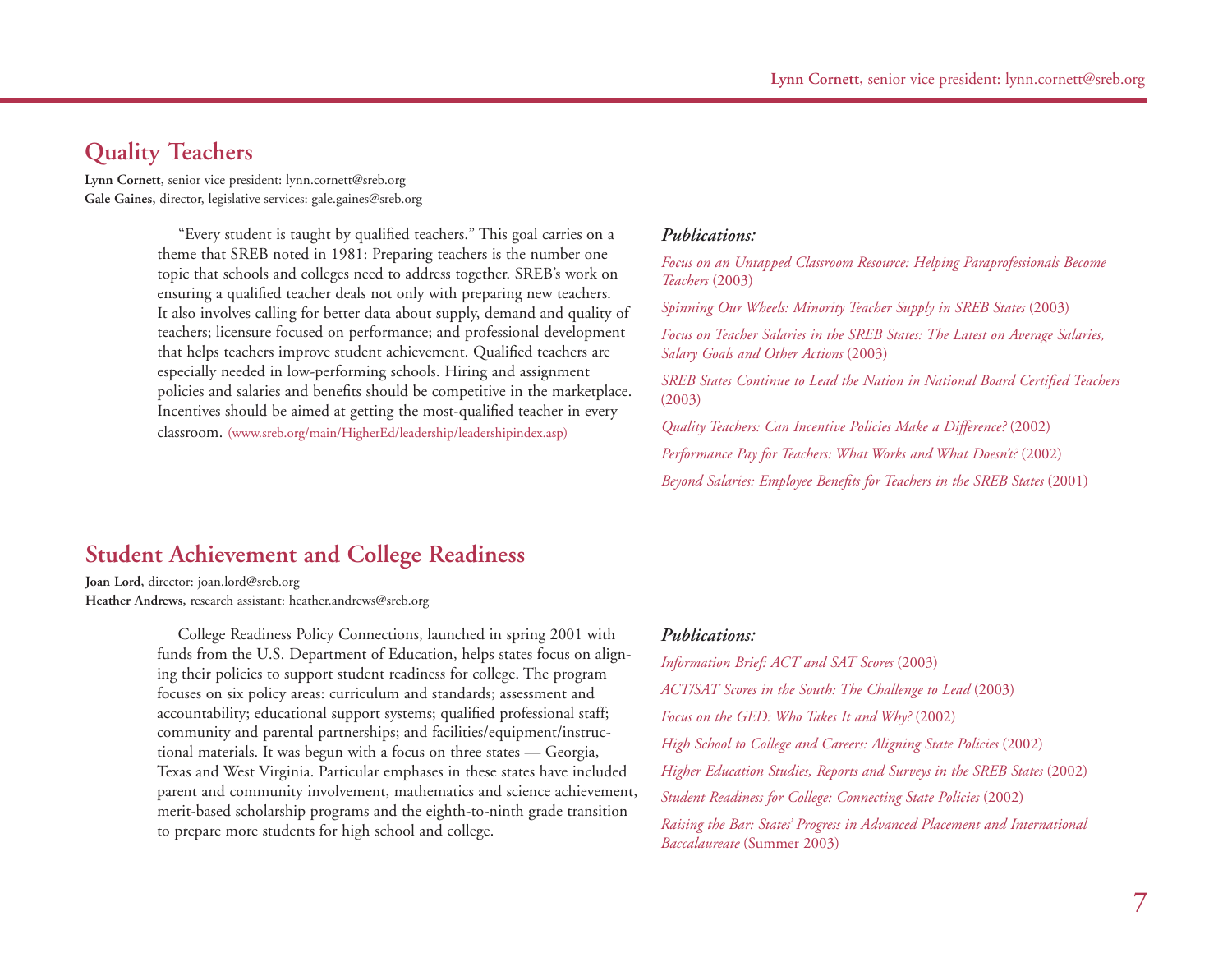# *Distance Learning Policy Laboratory*

**James Mingle,** director: james.mingle@sreb.org

SREB's **Distance Learning Policy Laboratory** (DLPL) was established in 1999 as a forum for addressing and promoting solutions to a number of policy barriers facing distance learners. Aided by a three year grant from the U.S. Department of Education's Fund for the Improvement of Postsecondary Education and a supplemental grant from the Stranahan Foundation, seven reports were published. Each report detailed a policy problem in distance learning; provided in-depth background information and analysis of the problem; and concluded with a set of recommendations targeting specific actions by states, colleges and universities, and SREB.

A capstone report — *Technology Can Extend Access to Postsecondary Education: An Action Agenda for the South* — outlines and defines an aggressive agenda that includes four overarching objectives:

- Extend citizen and student access to infrastructure, programs, services and training.
- Take advantage of regional resources that can be shared.
- Use state and institutional financing policies to more effectively support distance learning.
- Provide more and better information for quality improvement and accountability.

Six initiatives are being planned as the next steps in the work of the Distance Learning Policy Laboratory in the coming year:

- Establishing a teacher portal embedded within the broader Ways In initiative.
- Developing a Regional Consortium for Nurse Educators (master's and doctoral on-line degree programs and services provided through the Ways In initiative).
- Using the *Electronic Campus* to respond to the urgent needs to increase capacity in higher education in colleges and universities in SREB states.
- Using technology to expand the reach and effectiveness of adult education.
- Creating a plan and developing a pilot project for the "degree completer institution" concept.
- Planning a regional financial aid clearinghouse through the Ways In initiative.

(www.electroniccampus.org/policylab/index.asp)

#### *Publications:*

*Technology Can Extend Access to Postsecondary Education: An Action Agenda for the South* (2002)

Reports in the Distance Learning Policy Laboratory series:

*Distance Learning and the Transfer of Academic Credit* (2002)

*Anytime, Anyplace Services for the 21st Century Student* (2002)

*Creating Financial Aid Programs That Work for Distance Learners* (2002)

*Using Finance Policy to Reduce Barriers to Distance Learning* (2002)

*The Challenges of Quality Assurance in a Distance Learning Environment* (2001)

*Empowering Faculty to Utilize Technology* (2001) *Universal Access to Technology and Support* (2001)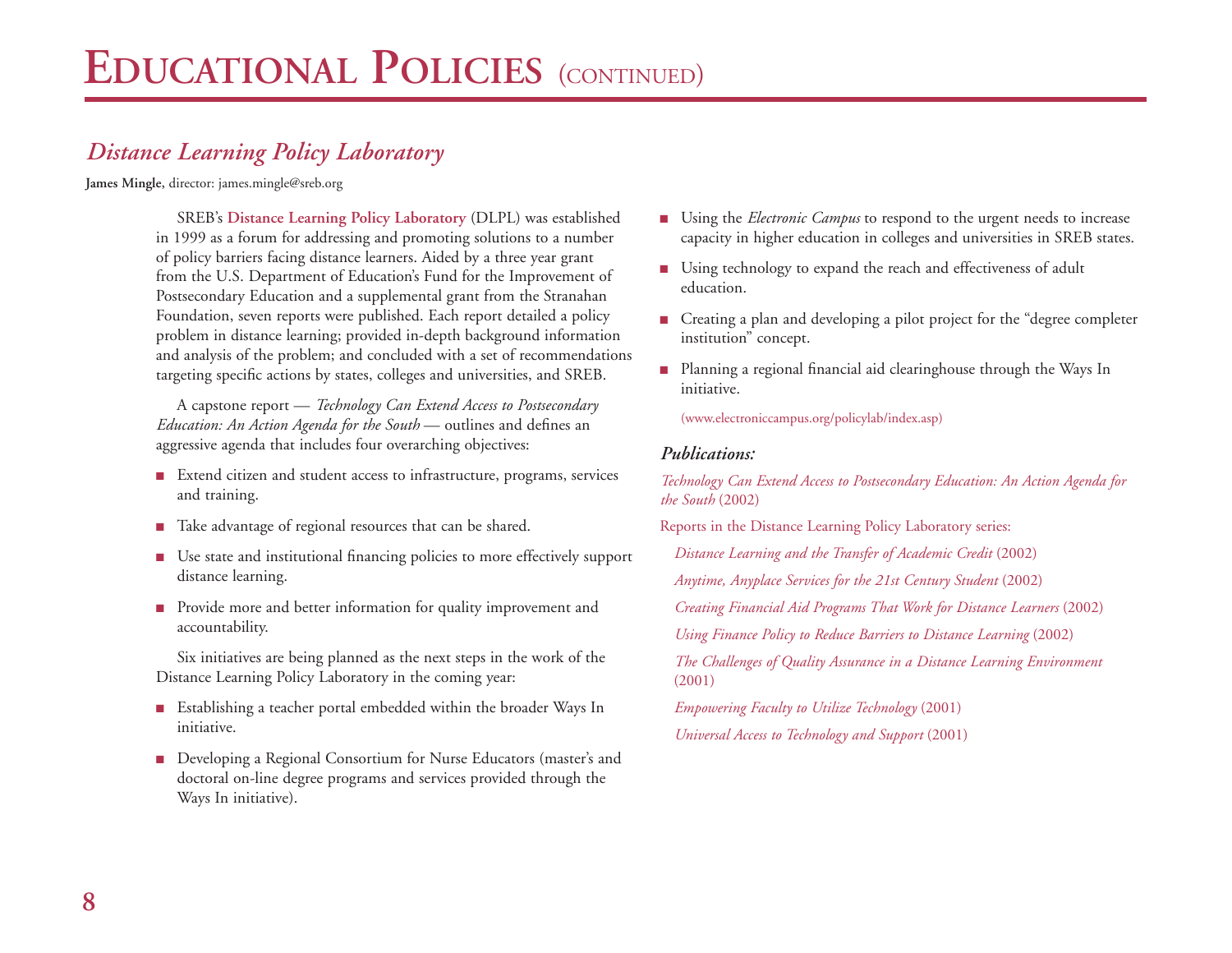# **STATE SERVICES**

**Jim Watts,** vice president: jim.watts@sreb.org **Gale Gaines,** director, legislative services: gale.gaines@sreb.org

> Serving member states is the intent of all SREB programs. State services are at the heart of everything that SREB does best.

> Staff members in State Services often are SREB's initial link to executive and legislative officials and staff in the 16 SREB states. Staff members respond to questions with timely, concise, accurate information, and they prepare reports on pressing issues.

> SREB is known for its commitment to helping policy-makers accurately analyze trends and issues as they arise. Reports have addressed such subjects as teacher salaries, employee benefits, school accountability, policies allowing retired teachers to return to teaching, and scholarship programs that help paraprofessionals become certified teachers.

> The annual series of *Legislative Reports* follows the events in the 16 SREB legislatures, beginning with governors' legislative and budget proposals and ending with final legislative actions. The final report of the series each year, the *Legislative Briefing,* is a topical summary of final legislative and budget actions. These reports are shared with officials throughout the SREB region and are available on the SREB Web site. (www.sreb.org/main/LegAction/legactionindex.asp)

State Services staff members work closely with the SREB Legislative Advisory Council, which is composed of state senators, representatives and delegates from all SREB states. The staff members regularly make presentations to legislative and educational groups and also coordinate the annual Legislative Work Conference, and meetings of the Legislative Advisory Council and legislative and executive staff. Other meetings and efforts respond to continuing and emerging issues.

One priority is accountability for schools and colleges. This year, state test ing officials met to discuss standard-setting and end-of-course testing. SREB states are working together to develop end-of-course algebra exams and pro fessional development for math teachers and administrators. These activities exemplify interstate sharing, a cornerstone of what SREB is all about.

#### *Publications:*

#### *2003 Legislative Report* series

*Legislative Briefing*

*Focus on Teacher Salaries: The Latest on Salary Averages, Salary Goals and Other Actions* (2003)

*Focus on an Untapped Classroom Resource: Helping Paraprofessionals Become Teachers* (2003)

*State Notes* (published annually)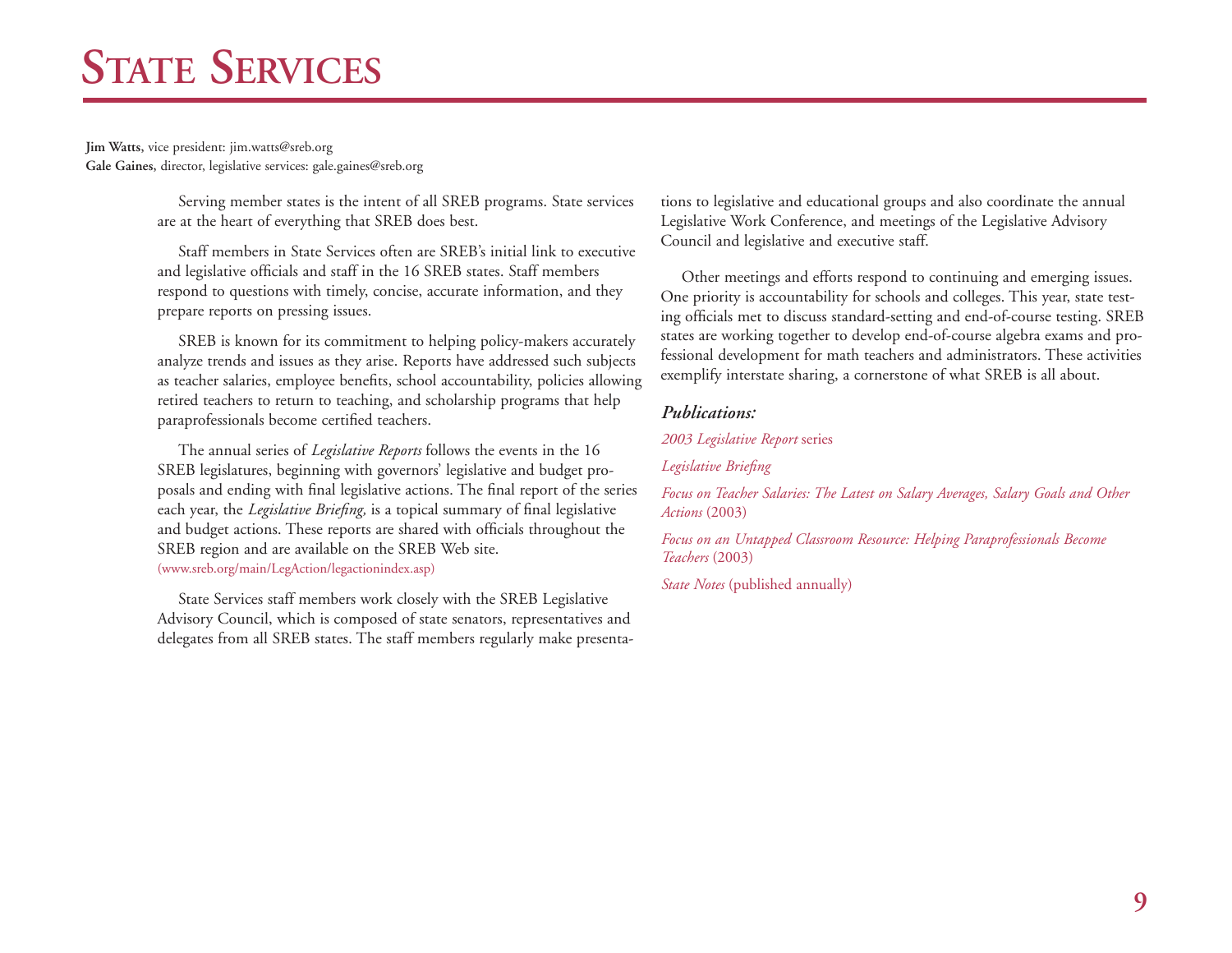# *High Schools That Work*

**Gene Bottoms,** senior vice president: gene.bottoms@sreb.org

*High Schools That Work* is the nation's largest effort to combine challenging academic courses and modern career/technical studies to improve student achievement. More than 1,100 high school sites in 27 states (including all 16 SREB states) are involved in *HSTW*. The American Institutes for Research selected *HSTW* in 1999 as the nation's only initiative to reform high schools that shows "strong evidence" of raising student performance.

In 2003, *HSTW* assessed 16,000 seniors with reading, mathematics and science exams referenced to the National Assessment of Educational Progress and asked more than 5,000 high school teachers about their perceptions of the schools' efforts to improve students' academic and technical achievement.

*HSTW* hosts an annual Staff Development Conference for more than 6,000 high school and middle grades administrators, academic and career/ technical teachers, and counselors. *HSTW* also held 11 national workshops for 2,800 educators. In most cases, the representative on the *HSTW* board is the state director of career/technical education. The *HSTW* board and SREB work together to plan, coordinate and monitor the *HSTW* initiative.

*HSTW* is supported primarily by the Wallace-Reader's Digest Funds, by member states' fees, and by income from staff development and other services. (www.sreb.org/programs/hstw/hstwindex.asp)

#### *Publications:*

*Case Study: POLYTECH High School, Woodside, Delaware* (2003) *Case Study: Sussex Technical High School, Georgetown, Delaware* (2003) *Benchmarks for New and Maturing HSTW Sites* (2002-2003)

*Funding Career/Technical Education: An Analysis of State Approaches and Funding Levels for Career/Technical Education in HSTW States* (2002)

*Fall Update: Quality Professional Development* (2002)

*HSTW Brochure: High Schools That Work: An Evidence-based Design for Improving the Nation's Schools and Raising Student Achievement* (2002)

*Research Brief: Effects of High Schools That Work Practices on Student Achievement* (2002)

*Outstanding Practices: Opening Doors to the Future: Preparing Low-achieving Middle Grades Students to Succeed in High School* (2002)

# **Successful Transitions: Urban Middle Grades to High School Transition Initiative**

**Betty Jo Jordan,** director: bettyjo.jordan@sreb.org

The goal of this initiative is to help more urban students successfully make the critical transition from the middle grades to high school. With support from The Goldman Sachs Foundation, SREB is working with 24 clusters of middle grades and high schools — with the focus on the <sup>p</sup>ivotal ninth grade.

This year *HSTW* performed a baseline assessment of eighth-grade students and conducted surveys of middle grades teachers and ninth-grade

students in 13 clusters. Technical assistance visits and site development workshops followed the assessment to help all 13 clusters develop comprehensive transition plans. More than 600 participants attended the national workshop "Meeting the Challenge of Transitions."

#### *Publications:*

*Site Development Guide: Using a Support Class: An Effective Way to Provide Extra Help* (Summer 2003)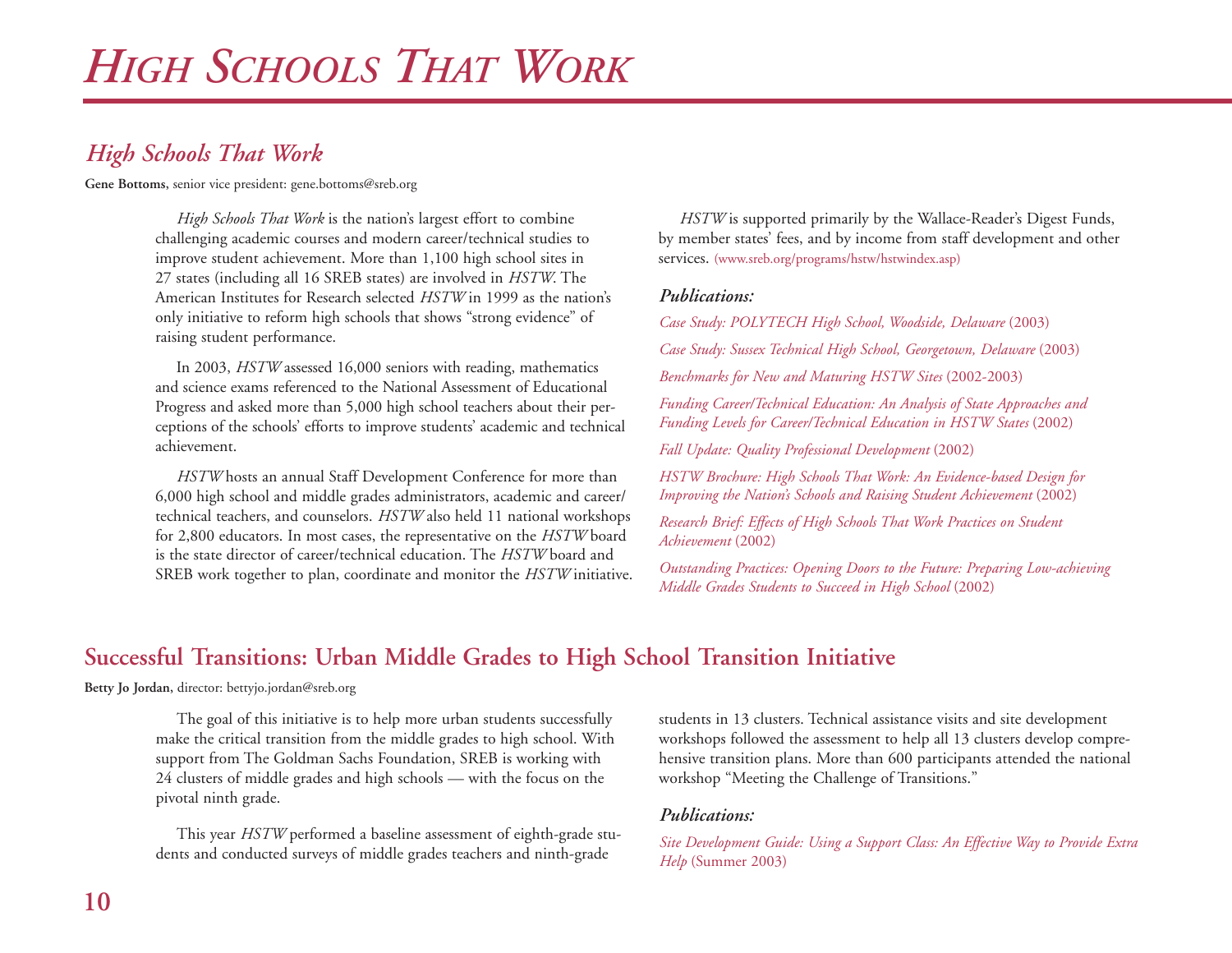### **Making Middle Grades Work**

**Kathleen Carpenter,** director: kathleen.carpenter@sreb.org **Sondra Cooney,** special consultant: sondra.cooney@sreb.org

> Making Middle Grades Work began in 1997 with a two-year grant from the Edna McConnell Clark Foundation to assess middle grades education in the 16 SREB states. A second grant from the foundation helped SREB launch a network of 46 middle grades schools in 13 states. A third grant supports expansion into 150 sites in 10 additional states in the next two years. Forty-six sites were added in 2002.

Topics at the annual Making Middle Grades Work fall workshop included uses of data, differentiated instruction, reading and writing across the curriculum, essential standards, and whole-faculty study groups. The Making Middle Grades Work Consortium Board, which meets twice a year, collaborates with SREB to plan, coordinate and monitor the program. (www.sreb.org/programs/MiddleGrades/MiddleGradesindex.asp)

#### *Publications:*

*Improving the Middle Grades: Actions That Can Be Taken Now* (2003)

*Making Middle Grades Work Technical Assistance Guide for Site Coordinators* (2002)

*Research Brief: Middle Grades to High School: Mending A Weak Link* (2002)

*Making Middle Grades Work: Technical Assistance Guide for Team Members and Leaders* (2002)

*A Highly Qualified Teacher in Every Middle Grades Classroom: What States, Districts and Schools Can Do* (2002)

#### **Urban Network of** *High Schools That Work* **Sites**

**Betty Jo Jordan,** director: bettyjo.jordan@sreb.org

SREB has established a network of 93 schools in 10 urban districts. SREB works with these schools and district office leaders to align policies, resources and district initiatives in order to improve curricula, instruction and student achievement in urban high schools.

At least one high school in each district (the pacesetter school) will implement the entire *HSTW* design. A consultant works with superintendents to help school districts align their policies, resources and initiatives with the *HSTW* goals and key practices. A leadership initiative will help district and school leaders increase their skills to improve curricula, instruction and student achievement. More than 130 teachers and administrators participated in the national workshop "Closing the Literacy Achievement Gap in Urban High Schools."

The Urban Council convenes each May to review progress and to plan additional strategies for the network. A special forum with urban superintendents is also conducted to focus on critical issues in urban districts andhigh schools.

The Charles Stewart Mott Foundation, the Carnegie Foundation and the Joseph B. Whitehead Foundation fund the Urban Network. Programs in three school districts — Little Rock, Arkansas; DeKalb County, Georgia; and Jackson, Mississippi — are also funded through contracted services. (www.sreb.org/programs/hstw/specialnetworks/urban/urbanindex.asp)

#### *Publications:*

*Research Brief: 2002 High Schools That Work Assessment: Progress in Improving Urban High Schools* (Fall 2003)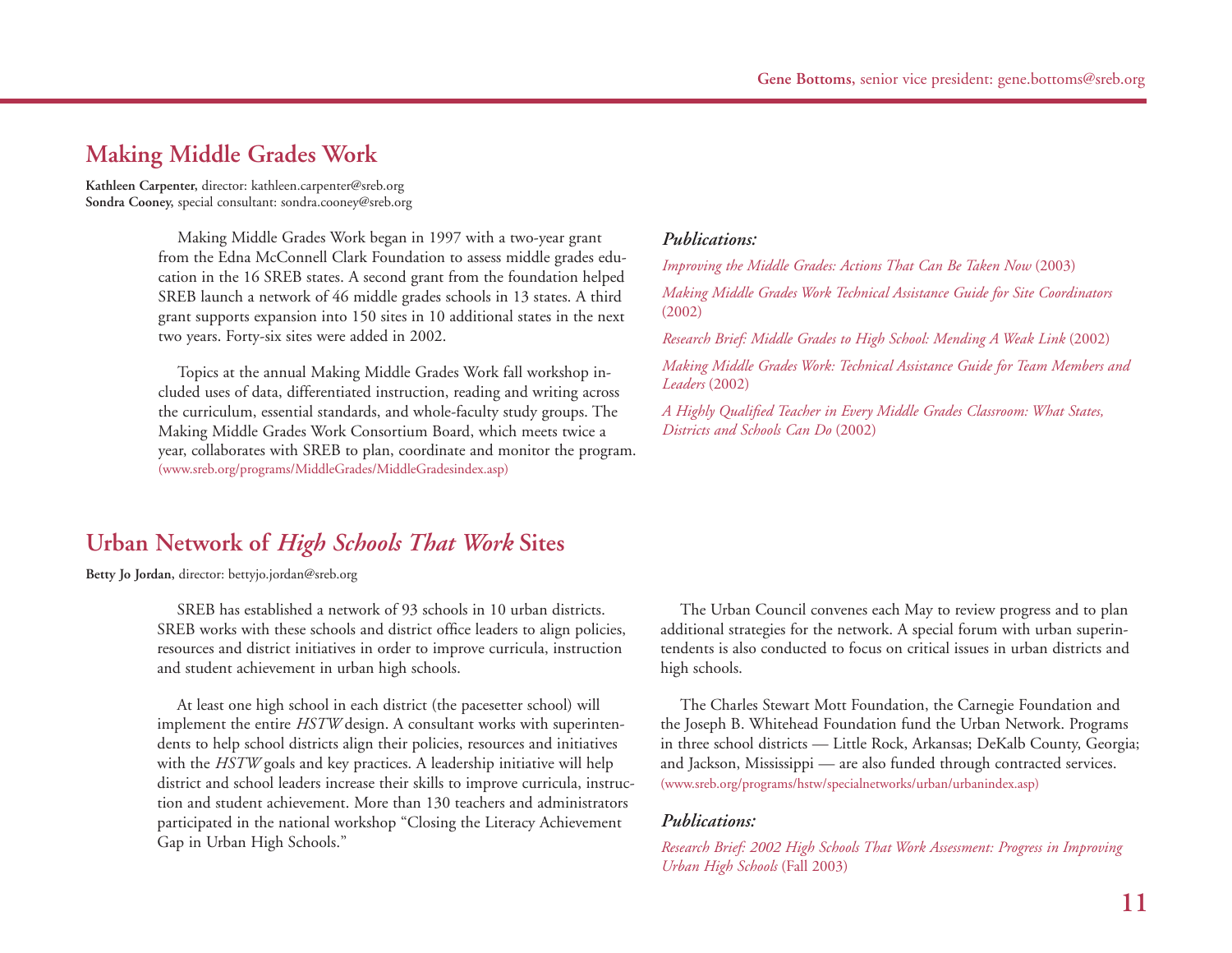### **Project Lead The Way**

**Carolyn Helm,** director: carolyn.helm@sreb.org

Project Lead The Way is a pre-engineering program to improve the academic and technical achievement of students in the middle grades and high schools by developing meaningful and challenging curriculum materials, building support from counselors and faculty, helping to reduce the cost of materials and equipment, and providing college-credit opportunities for students.

During the 2003-2004 school year, 184 schools in 14 SREB states will offer PLTW courses to their students. The University of South Carolina, the University of Houston and the University of South Florida are the training affiliates in SREB states. This involvement ranges from recruiting quality students, especially more minority and female students, to offering college credit for engineering courses to high school students. The universities also

provide professional development for high school teachers through two weeks of summer training for each new PLTW course taught in the fall.

The Project Lead The Way organization provided \$450,000 over three years to make the program available to schools in the *HSTW* network. The organization will continue to fund this project with an additional \$500,000 over the next three years.

(www.sreb.org/programs/hstw/specialnetworks/pltw/pltw-index.asp)

#### *Publications:*

*HSTW Presents a Pre-engineering Program of Study* (2002)

*Site Development Guide: Developing a Pre-engineering Academy That Implements the High Schools That Work Design* (Fall 2003)

### *High Schools That Work* **Comprehensive School Reform Network**

**Scott Warren,** director: scott.warren@sreb.org

The Comprehensive School Reform Network includes 102 high schools in 35 states and the District of Columbia that have received federal comprehensive school reform grants to adopt *High Schools That Work* as a wholeschool reform initiative. These schools have contracted with SREB toreceive special assistance to help them implement the *HSTW* design.

Schools that are completing the third year of the grant report gains on state and/or national assessments and an improved climate for achievement. Schools with stable leadership and a focus on raised expectations showed the greatest gains.

SREB has held three national academies using a train-the-trainer model, and all schools received customized staff development and coaching visits that focused on improving instruction.

(www.sreb.org/programs/hstw/specialnetworks/csr/CSR.asp)

#### *Publications:*

*Research Brief: Improving Schools Make More Progress in Implementing the Design* (Summer 2003)

*Developing Effective Teams to Implement the High Schools That Work Design*  (Fall 2003)

*Site Development Guide: Student Scheduling and the Course-selection Process*  (Fall 2003)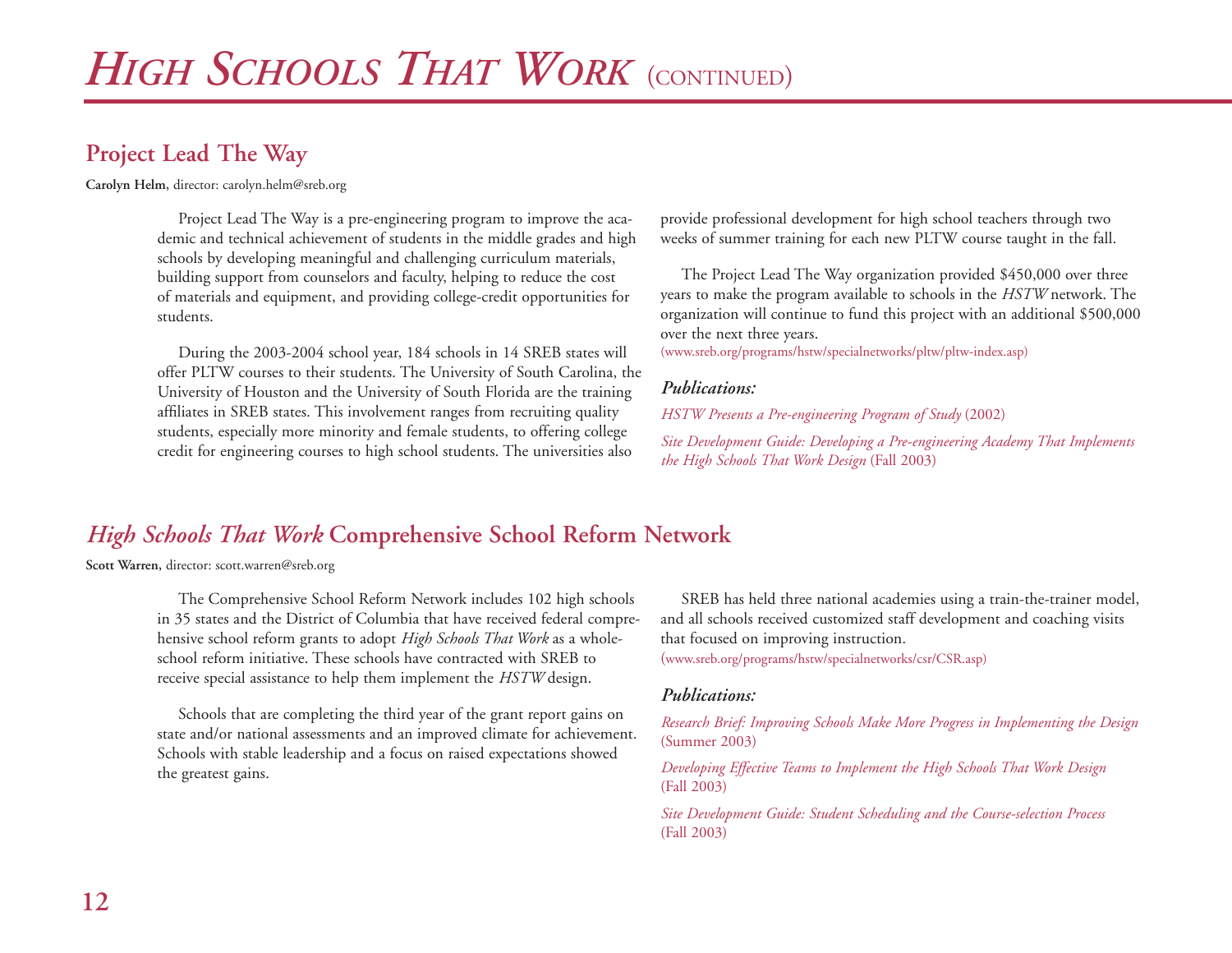### **Making Schools Work**

**Caro Feagin,** director: caro.feagin@sreb.org

Making Schools Work brings together clusters of high schools and their feeder middle grades in 13 SREB states to raise student achievement in rural areas. Its primary goals are to smooth the transition between the middle grades and high school and to increase the percentages of eighth- and 12thgraders who achieve at the proficient level on exams that are referenced to the National Assessment of Educational Progress. The proficient level indicates that eighth-graders have skills needed to be successful in rigorous high school studies and that 12th-graders have important skills needed for postsecondary education and to learn in a career-track job.

Each year, Making Schools Work offers a set of ongoing services that includes on-site technical assistance, coaching and professional development — all aligned to the schools' improvement plans.

In addition to national workshops and curriculum institutes, Making Schools Work uses online technology to provide professional development. One example is Reading and Writing for Learning, a Web-based course that prepares teachers to advance student achievement in academic and career/ technical courses by infusing reading and writing strategies throughout the curriculum.

SREB has a grant from the Office of Educational Research and Improvement of the U.S. Department of Education to develop, implement and evaluate the initiative. (www.sreb.org/programs/msw/mswindex.asp)

#### *Publications:*

*Research Brief: Factors Affecting Mathematics Achievement for Students in Rural Schools* (2003)

*Literacy Across the Curriculum: Setting and Implementing Goals for Grades Six to 12* (2003)

*Establishing Benchmarks For Making Schools Work High Schools* (2002-2003)

*Establishing Benchmarks of Progress for Middle Grades Sites* (2002)

*Research Brief: Improving Achievement is about Focus and Completing the Right Courses* (2002)

*Research Brief: Guidance and Advisement: Influences on Students' Motivation and Course-taking Choices* (2002)

*Academic Achievement in Middle Grades: What Does Research Tell Us?* (2002)

*Getting Ready for Algebra I: What Middle Grades Students Need to Know and Be Able to Do* (2002)

*Getting Ready for College-preparatory English/Language Arts: What Middle Grades Students Need to Know and Be Able to Do* (Summer 2003)

*Getting Ready for College-preparatory Science: What Middle Grades Students Need to Know and Be Able to Do* (Fall 2003)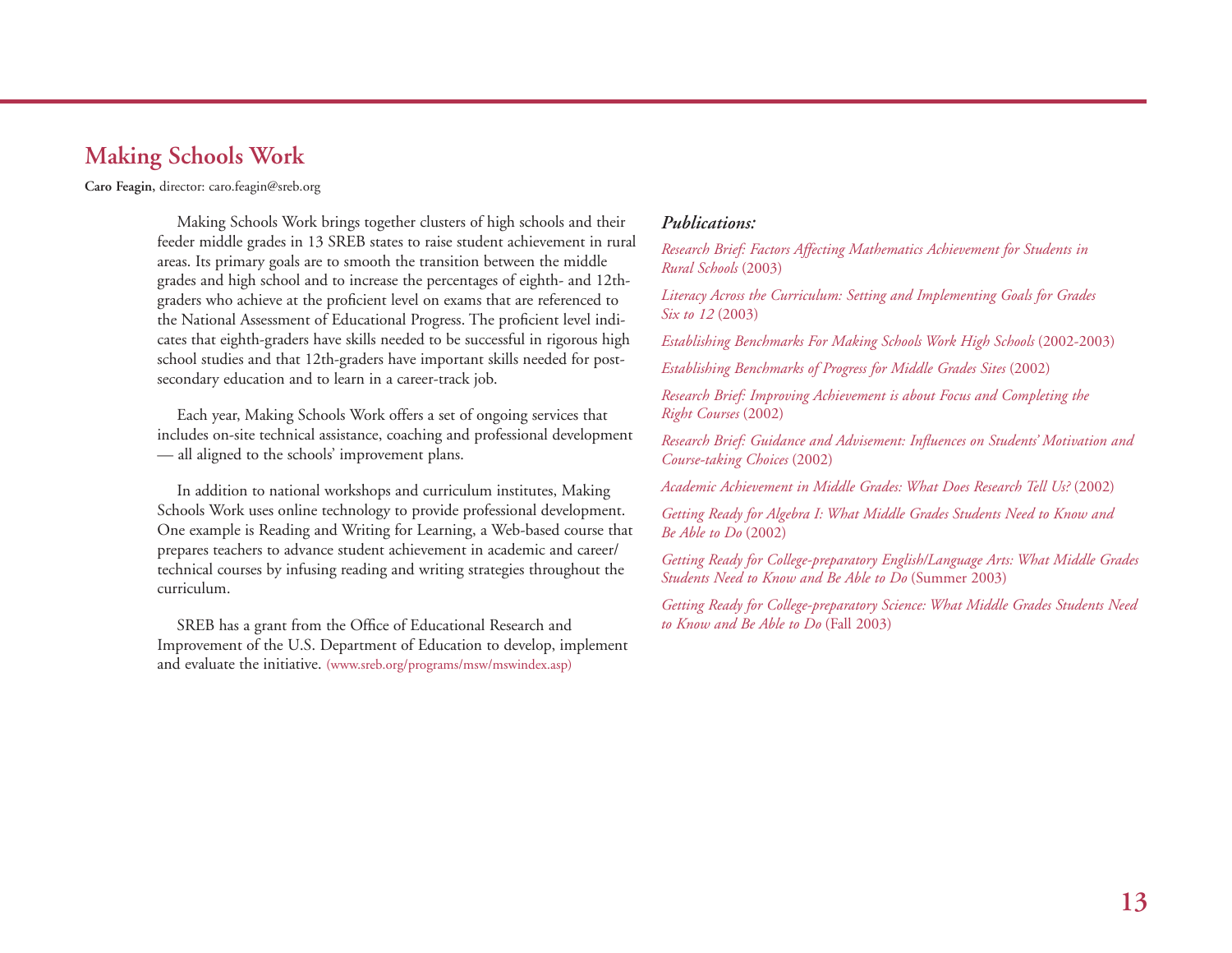# **Educational Technology Cooperative**

**William R. "Bill" Thomas,** director: bthomas@sreb.org **Dianne Griffin,** staff associate, dianne.griffin@sreb.org **JB Mathews,** senior technology policy adviser: jbmathews@sreb.org **June Weis,** research assistant, june.weis@sreb.org

The **Educational Technology Cooperative,** now in its ninth year, brings together state K-12 and postsecondary coordinating and governing boards from the 16 SREB states to address issues related to the use of technology in education. More than three dozen state agencies participate in the Educational Technology Cooperative. (www.sreb.org/programs/EdTech/edtechindex.asp)

The **American TelEdCommunications Alliance (ATAlliance)** links education and telecommunications to provide schools, colleges, state agencies, libraries and other nonprofit groups with benefits in telecommunications services. It provides low-cost access to telecommunications products and services and helps guide technology policy and standards in ways that benefit the nonprofit sector. The latest ATAlliance contracts for online course management software were initiated by SREB. The ATAlliance was formed by the Southern Regional Education Board, the other three regional educational compacts and a national nonprofit telecommunications organization (MiCTA).

*EvaluTech* is a free, searchable database on the Internet that contains more than 8,000 reviews of instructional materials recommended for classroom use in kindergarten through grade 12. *EvaluTech* provides easy access to a wealth of materials that meet the instructional needs of teachers. There are links to SREB states' instructional resources; connections to other organizations that evaluate instructional materials; information about accessibility and research-based programs; and materials and Web sites. (www.evalutech.sreb.org/search/index.asp)

**Online Professional Development** is a new initiative of the SREB Educational Technology Cooperative. It brings together SREB state departments of education to train staff to develop and provide online professional development and to share course content among participating states. The need for high-quality professional development is greater today than ever. Online instruction has proven to be effective, and it can reach teachers regardless of where they live or teach.

**State Virtual Schools** is an important emphasis for the SREB Educational Technology Cooperative. With in-person meetings and electronic information sharing, the cooperative members focus on funding and quality issues and what states need to consider when starting virtual schools.

The SREB Web page **Statewide Educational Networks in SREB States** provides state-by-state information on 86 networks (increased from 59 a year ago) that provide the highways for data, voice and video applications shared within states. (www.sreb.org/programs/EdTech/survey/startpage.asp)

SREB's **Spotlight on Algebra,** a Web-based professional development course for mathematics teachers, provides states with a quality example of online professional development. It is available for schools and colleges in the SREB states. (www.sreb.org/programs/EdTech/Spotlight/spotlightindex.asp)

SREB is one of five organizations in the **SouthEast Initiatives for Regional Technology in Education Consortium (SEIR\*TEC).** This federally funded initiative helps state departments of education and school districts plan uses of technology, write proposals, share information and review educational technology policies that affect K-12 education. SREB's primary role is sharing information about state educational technology policies and opportunities for cooperation among states.

#### *Publications:*

*Essential Principles of High-Quality Online Teaching: Guidelines for Evaluating K-12 Online Teachers* (2003)

*Status of Online Testing in SREB States* (2003)

*Virtual Learning and Charter Schools: Issues and Potential Impact* (2002)

*Funding Web-based Courses for K-12 Students to Meet State Educational Goals* (2002)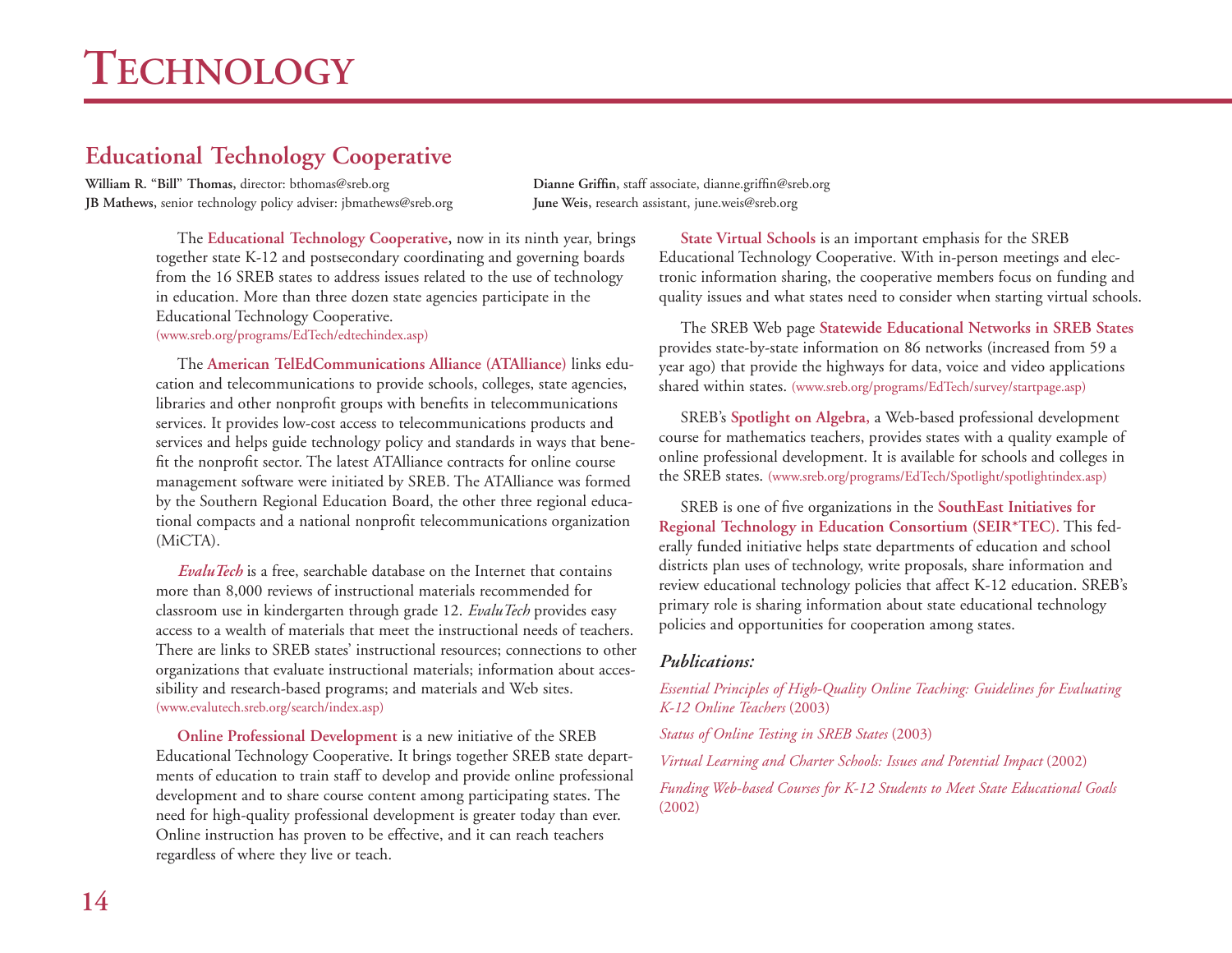### *Electronic Campus*

**Bruce Chaloux,** director: bruce.chaloux@sreb.org **Mary Larson,** coordinator of program services: mary.larson@sreb.org

> As the South's "electronic marketplace" for distance learning courses, programs and services, SREB's *Electronic Campus* provides more than 300 colleges and universities the opportunity to make available online learning opportunities for "e-learners" from around the world. Celebrating its fifth anniversary in 2003, the *Electronic Campus* offers access to 8,000 credit courses and 325 degree programs from both public and private colleges and universities representing all SREB states.

More students are able to access and afford these learning opportunities through SREB's efforts to establish "electronic tuition rates" — tuition rates that operate without regard to where students live since all are taking the course electronically. Some 20 percent of the current offerings charge e-rates. The Academic Common Market/*Electronic Campus* program, now in its second full year, makes available more than 20 complete online degree programs at in-state rates. (www.electroniccampus.org)

**Ways In Mentor** is a new regional "learning network" for the South that will establish America's first fully integrated online "portal" focused on the needs of e-learners and adult learners. It is designed to build on the *Electronic Campus* to provide a set of regional-level services and connectivity across the 16 states and their colleges and universities. The launch of Ways In Mentor is expected in 2003.

SREB staff members have worked during the past two years to refine Ways In Mentor, which will help e-learners and adult learners find courses and degrees and secure career information and guidance. It will assist them in finding financial assistance. And it will remove the red tape often associated with admission and registration that frustrates many adult learners.

Ways In Mentor will take advantage of existing state networks, called Mentor™ systems, currently in place in 10 of the 16 SREB states (with discussions under way in others). It will create a large, transparent network that extends services to distance learners across state lines.

Mentor systems, developed by the Xap Corporation, are available in a growing number of states in the United States. While existing Mentor systems have focused on traditional students and their parents, Ways In Mentor will add a new dimension by focusing on the needs of adult students and e-learners. The services are ones that will make access to distance learning easier for nontraditional students who cannot attend courses on traditional campuses.

In addition, Ways In Mentor will serve as the home for two priority projects at SREB:

- An "educator portal" will support the needs of states and schools for quality teachers by providing access to high-quality learning experiences and support services that are shared across the region and by all SREB states.
- A "nursing education portal" will use the unique services of Ways In Mentor to address critical nursing shortages. There is a particular shortage of qualified nursing faculty holding graduate degrees.

These are the first of many specialty portals that can use technology through Ways In Mentor to meet the needs of SREB states and the continuing educational needs of adults.

#### *Publications:*

*Technology Can Extend Access to Postsecondary Education: An Action Agenda for the South* (2002)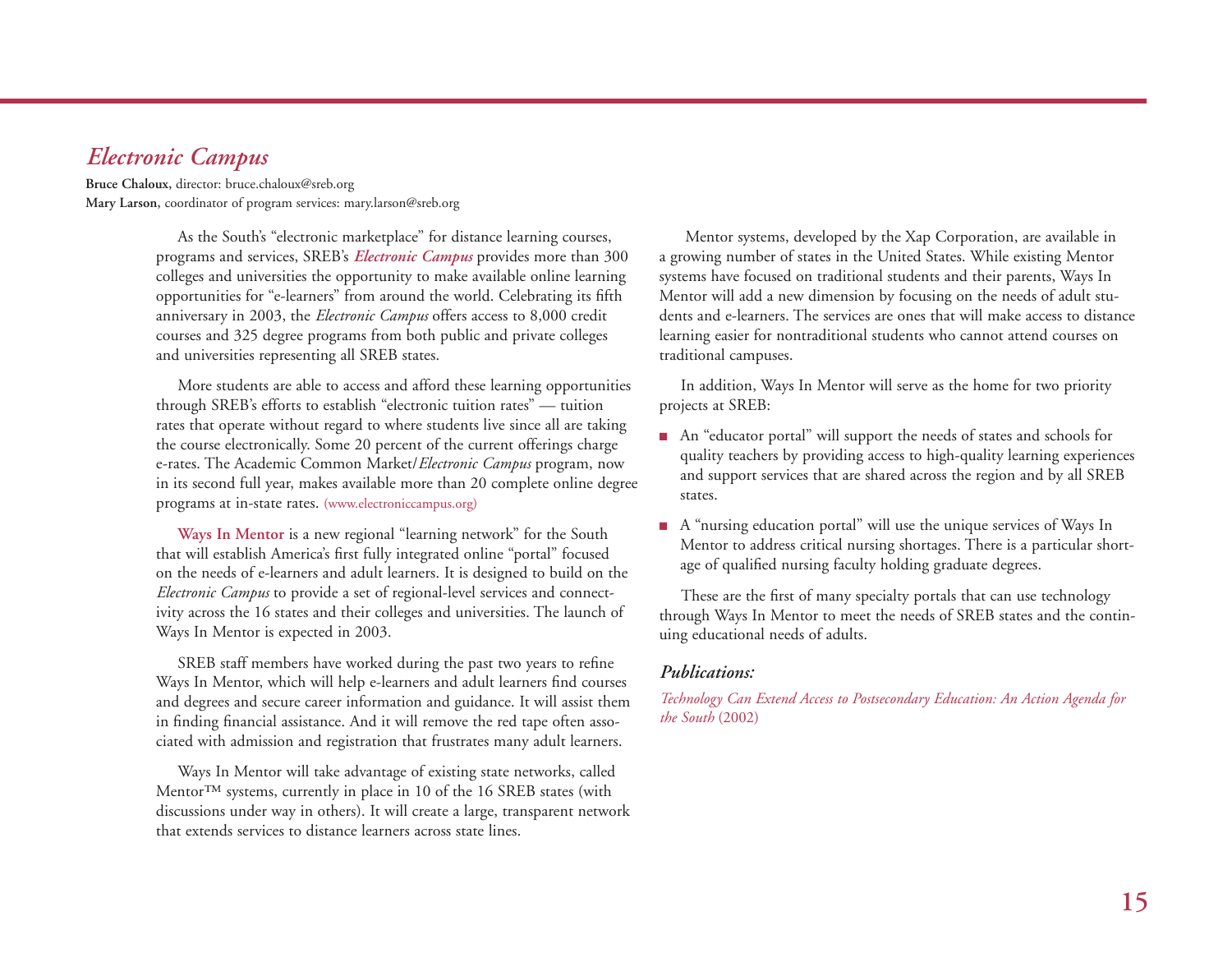# **SREB-STATE DOCTORAL SCHOLARS PROGRAM**

**Ansley Abraham,** director: ansley.abraham@sreb.org **Debra Garmon,** assistant director for doctoral scholar services: debra.garmon@sreb.org **Robert Belle,** director of the SREB-AGEP Doctoral Scholars Program: bob.belle@sreb.org **Walt Jacobs,** consultant: walt.jacobs@sreb.org

Colleges and universities throughout the South and across America have recognized the need to diversify their faculties to serve increasingly diverse student populations. The **SREB-State Doctoral Scholars Program** — which is represented on more than 75 campuses — has become an important resource for efforts to increase the region's faculty diversity.

The Southern Regional Education Board formed the Doctoral Scholars Program in 1993 in response to the lack of faculty diversity. Now in its 10th year, the program is supported by over half of the SREB states. Designed to be "more than a check and a handshake," the Doctoral Scholars Program follows a simple approach: identify minority graduate students who are committed to careers in academia; provide them with intensive support as they pursue Ph.D.s; and help them secure faculty positions.

In 2002, the National Science Foundation awarded SREB a five-year, \$1.6 million grant to provide services from the SREB-State Doctoral Scholars Program to more than 240 minority graduate students in the NSF Alliance for Graduate Education and the Professoriate (AGEP) program.

The program's "strong support = staying power" philosophy is working. Its retention and graduation rate is almost 90 percent; nationwide, only about 37 percent of minority doctoral scholars eventually earn their Ph.D.s. More than 460 minority scholars have received support from the Doctoral

Scholars Program; by the end of 2003, nearly 200 will have earned Ph.D.s. Some 70 percent of the program's graduates have found jobs as faculty, postdoctoral researchers or administrators at colleges and universities. Another 230 scholars are in the SREB pipeline, and new students are accepted each year.

More than 600 scholars, faculty and guests attended the ninth annual Institute on Teaching and Mentoring, which was held in Arlington, Va., in fall 2002. The institute is sponsored by the **Compact for Faculty Diversity**, which unites the doctoral scholars programs of the Southern Regional Education Board and the New England Board of Higher Education. The institute also serves scholars and faculty sponsored by the National Institutes of Health, the National Science Foundation, the Alfred P. Sloan Foundation and the Ronald E. McNair Program. (www.sreb.org/programs/dsp/dspindex.asp)

#### *Publications:*

*SREB-State Doctoral Scholars Program: Making a Difference* (2002) *Milestone Graduates — The First 100* (2001) *Doctoral Scholars: Online Directory*  (www.sreb.org/programs/dsp/directory/directoryindex.asp)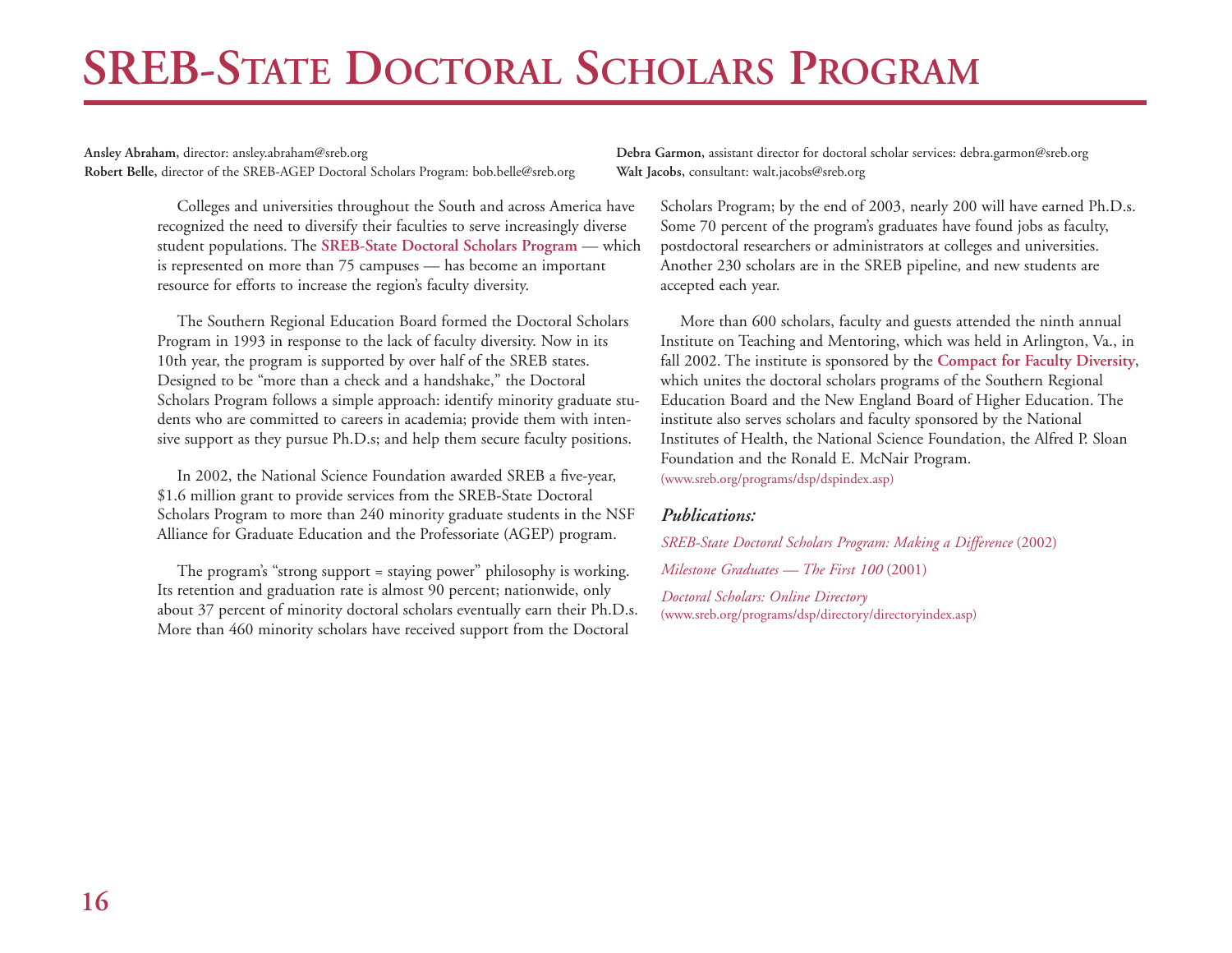# **Leadership Initiative**

**Gene Bottoms,** senior vice president: gene.bottoms@sreb.org **Betty Fry,** coordinator, higher education leadership: betty.fry@sreb.org **Kathy O'Neill,** director: kathy.oneill@sreb.org **David Hill,** coordinator, leadership academies network: david.hill@sreb.org

The **SREB Leadership Initiative** — supported by a \$3 million, threeyear grant from the Wallace-Reader's Digest Funds — includes a university network of 11 institutions and a state network of six leadership academies. These networks function to assist the redesign of school principal preparation and development.

One of the research studies in progress is a survey study of the quality of field experiences in programs offered by 165 institutions in the 16-state SREB region. A second study examines the progress on four critical redesign indicators with leadership program faculty in 22 institutions.

Following a spring 2003 study group meeting with key state agency leaders, a number of states have expressed interest in forming academies that will implement the SREB framework and target their assistance to those struggling schools just above the lowest performing tier of schools in the states' accountability programs. (www.sreb.org/main/Leadership/leadindex.asp)

#### *Publications:*

*Are SREB States Making Progress? Tapping, Preparing and Licensing School Leaders Who Can Influence Student Achievement* (2002)

*Newsletter: Universities in the Lead: Redesigning Leadership Preparation for Student Achievement* (2002)

*Good Principals Are the Key to Successful Schools: Six Strategies to Get More Good Principals* (2002)

*Newsletter: Academies in the Lead: Redesigning State Leadership Academies to Work with Leadership Teams from Low-Performing Schools* (Summer 2003)

*The Quality of Field Experiences in Educational Leadership Programs* (Fall 2003)

*Are Universities in the SREB States Making Progress In Redesigning School Principals' Preparation?* (Fall 2003)

### **Urban LEAD Districts and Their University Partners**

**Gene Bottoms,** senior vice president: gene.bottoms@sreb.org **Gloria Talley,** director: gloria.talley@sreb.org

> The **SREB LEAD Initiative** –– supported by a \$1 million, three-year grant from the Wallace-Reader's Digest Funds –– includes a technical assistance effort to 12 urban school districts and their university partners. The effort's goal is to create a redesigned school leadership preparation program that better prepares principals for urban schools by linking leadership to learning.

> LEAD districts and their university partners develop a revised leadership preparation program based on SREB's 10 conditions for redesigning leadership preparation programs. SREB assists LEAD districts and their

university partners by conducting yearly technical assistance visits involving expert consultants. A written report summarizes what districts are currently doing, what they propose to do and the challenges they face and possible actions for closing the gap between where they currently are and a truly redesigned program. (www.sreb.org/programs/srr/schoolreadiness/schoolindex.asp)

#### *Publications:*

*Urban Districts in the LEAD: Linking Leadership to Learning* (Fall 2003) *Newsletter, first issue* (Fall 2003)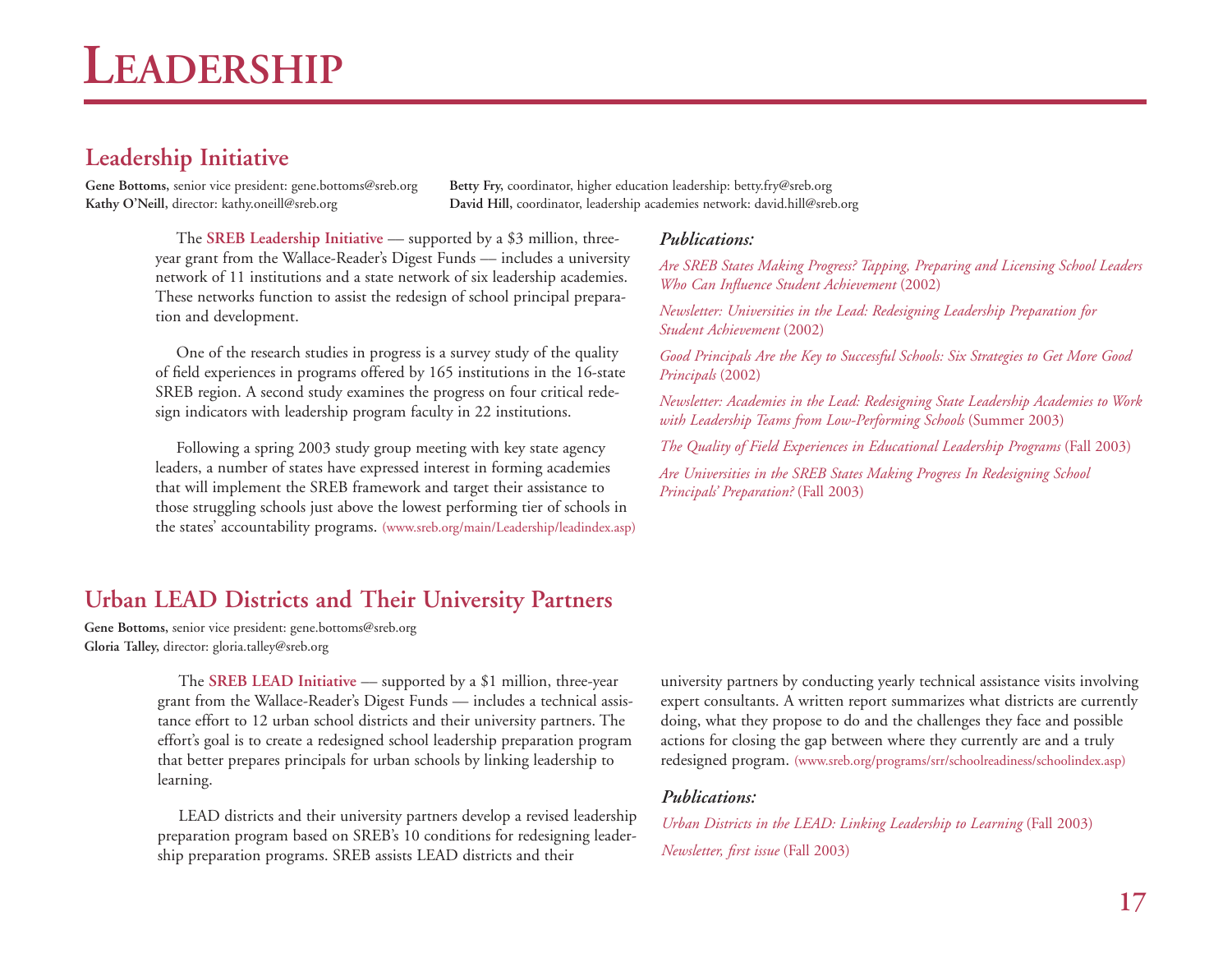# **REGIONAL CONTRACT PROGRAMAND ACADEMIC COMMON MARKET**

**Dawn Bristo,** staff associate: dawn.bristo@sreb.org

The **Regional Contract Program** enables states to share costly programs for health professionals and to postpone — or even avoid — duplicating some of these programs. The Regional Contract Program, which began in the early years of the Southern Regional Education Board, soon was a model for other regional compacts in the United States.

Thanks to the SREB Contract Program, thousands of people in states without schools of dentistry, optometry, osteopathic medicine, podiatry and veterinary medicine have earned degrees at nationally recognized colleges and universities. In the last 10 years alone, more than 17,800 contract spaces have been awarded through the program. The Regional Contract Program benefits states, students and participating institutions:

- States that contract for spaces for their qualified residents avoid the expenses of new programs.
- Students who live in states without programs may enroll in other states' programs.
- States and universities that reserve spaces for other states' students receive outstanding students and per-student subsidies from students' home states. These fees are in addition to tuition and help maintain operations and strengthen programs.

The **Academic Common Market** is another program that multiplies benefits and divides costs by allowing students from participating states to enroll in specialized graduate and undergraduate programs offered by institutions in other SREB states. The students pay in-state tuition and fees. States benefit in several ways. They can increase enrollments with qualified students from other states and can operate more efficiently, especially with these specialized programs that typically do not have large enrollments. States also benefit because they can avoid creating programs that are available to their residents through the Academic Common Market. About 2,000 students are certified each year for the Academic Common Market, making the Common Market's "four-year enrollment" equal to that of many universities.

The **Academic Common Market/***Electronic Campus* initiative combines the tuition benefits of the Academic Common Market with the distance-learning capacity of the *Electronic Campus.* The initiative makes selected distance-learning programs available at in-state tuition rates. (www.sreb.org/programs/acm/acmindex.asp)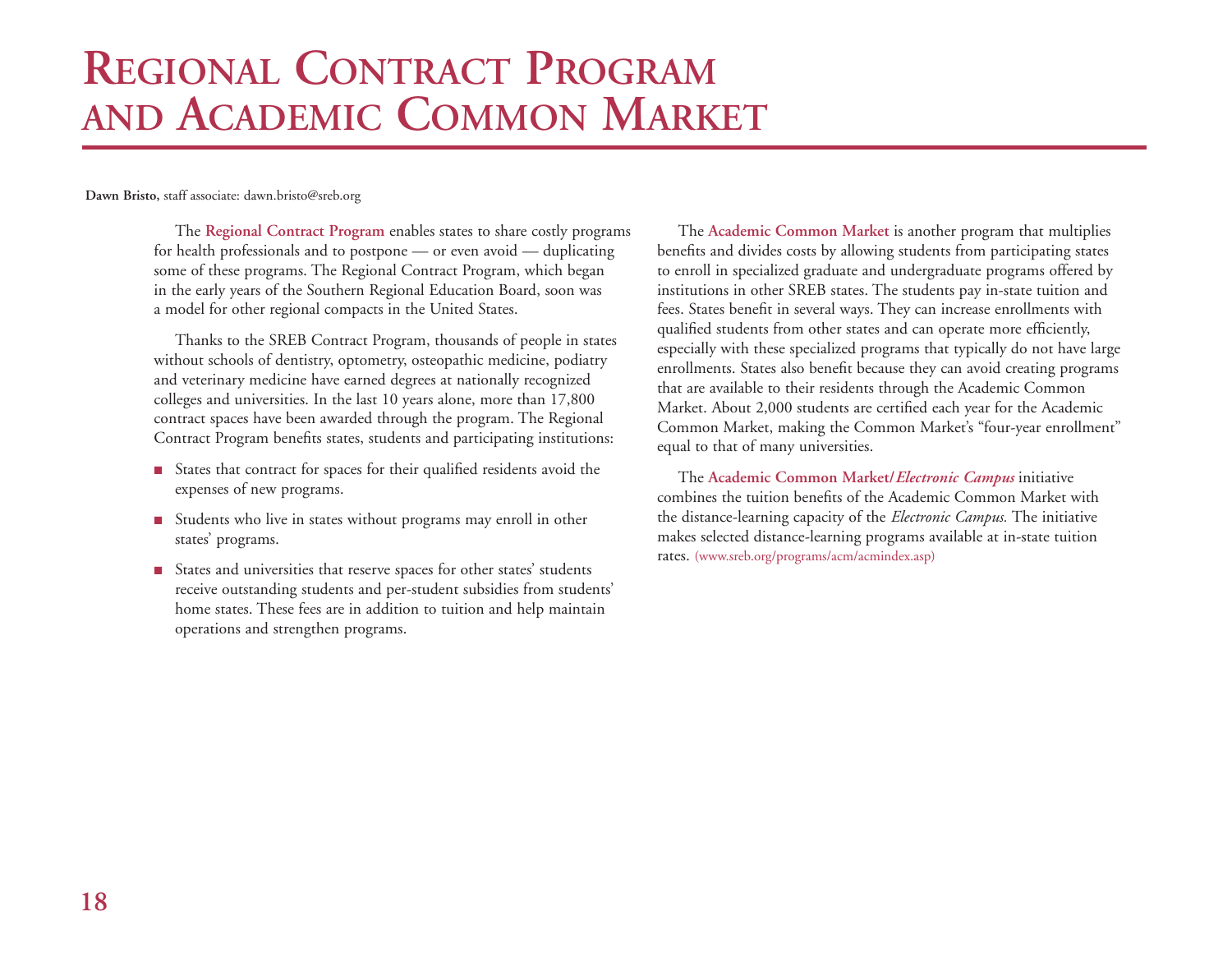# **COUNCIL ON COLLEGIATE EDUCATION FOR NURSING**

**Eula Aiken,** executive director: eula.aiken@sreb.org

The SREB **Council on Collegiate Education for Nursing** is the only regional organization for nurse educators in the nation. Its mission is to strengthen nursing education and nursing research in colleges and universities in the SREB states.

More than 150 administrators of nursing education programs in SREB states attended the annual meeting in Atlanta. Its theme was "Nursing Faculty Shortage: Long-term Solutions and Short-term Strategies." Speakers described activities to retain and recruit talented faculty and discussed shortterm strategies to meet the immediate need for nursing faculty.

The SREB states are experiencing a major shortage of qualified nurse educators. The 2001 and 2002 SREB regional surveys confirm the existing shortages and reveal shortages to be expected in the next decade as more faculty retire or assume roles in practice settings. Both studies show that graduate programs are not producing a sufficient number of graduates to meet the demand for faculty in SREB states.

**The council's strategic plan for 2002-2006 focuses on:**

- Recruitment and development of faculty.
- Needed curriculum changes to ensure preparation of graduates with the knowledge required for safe and effective practice.
- Use of existing resources wisely in new and creative ways.
- Collaboration and partnerships across institutional and state boundaries.
- Health disparities and access to quality health care.
- Active participation in setting health policy at state and regional levels.

**Current initiatives are:**

- Development of core Web-based courses for undergraduate programs. This is a method that may ease problems facing nursing education units in this region.
- Collaboration with the SREB *Electronic Campus* to develop a portal for nursing education and an online curriculum to prepare educators. The online curriculum will build upon the expected competencies that were validated in the council's 2002 study.
- Collaboration with the Center for Health Policy, Research and Ethics at George Mason University and the Lewin Group to study the economic impact of the shortage of registered nurses. A shortage is not simply an issue for hospitals and nurses. It has regional implications for economic development and a community's quality of life. (www.sreb.org/programs/Nursing/nursingindex.asp)

#### *Publications:*

*Nurse Educator Competencies* (2002)

*2002 SREB Survey Highlights and State by State Results* (2002)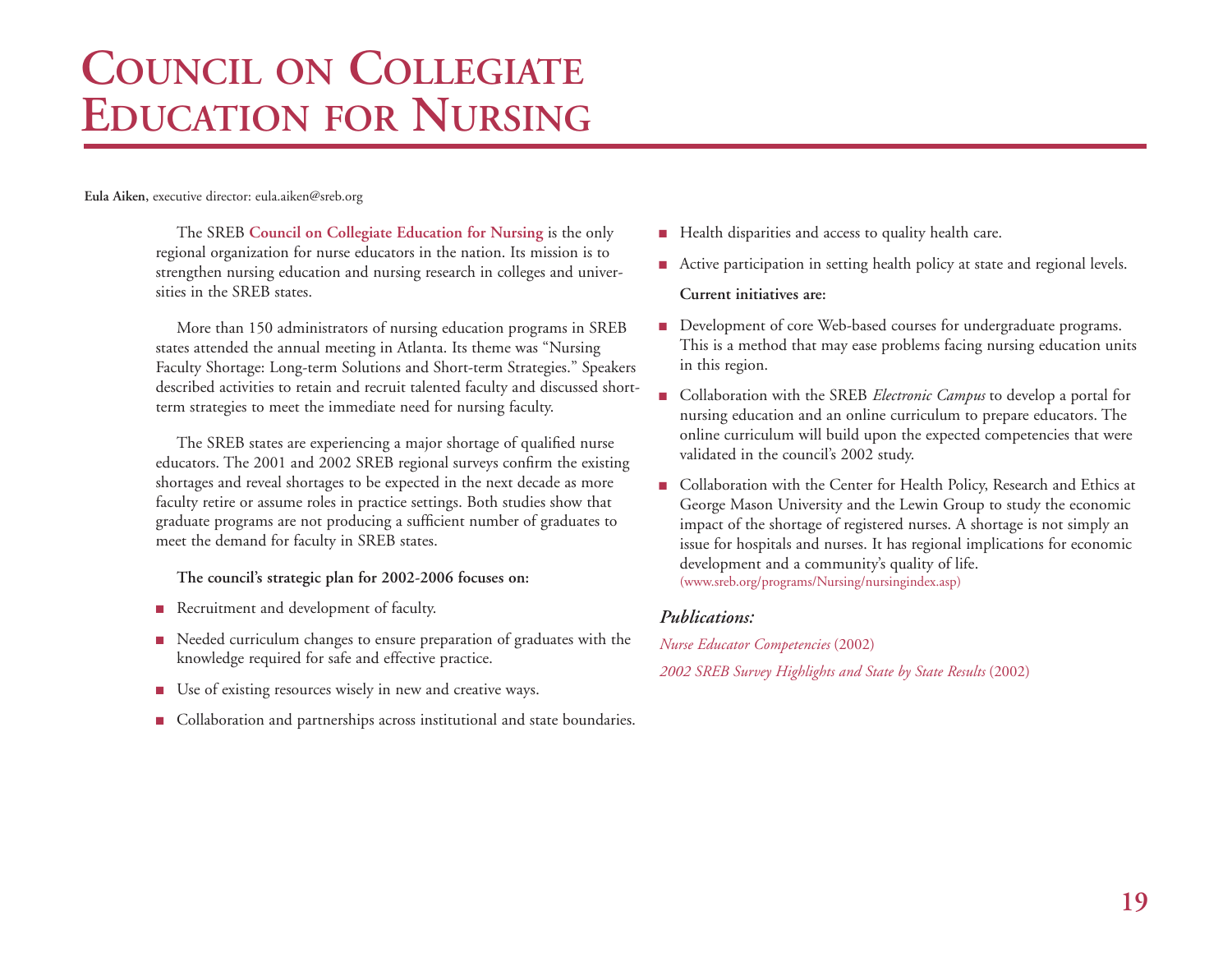# **MEMBERS OF THE BOARD**

Governor Ronnie Musgrove, *Chairman* President Paul E. Stanton Jr., East Tennessee State University, *Vice Chairman* Representative Jodie Mahony, *Treasurer*

#### **Alabama**

|   | Bob Riley, Governor                     | 2007 |
|---|-----------------------------------------|------|
|   | H. Mac Gipson Jr., State Representative | 2005 |
|   | Paul R. Hubbert, Executive Secretary,   | 2003 |
|   | Alabama Education Association           |      |
|   | Ed Richardson, State Superintendent of  | 2004 |
|   | Education                               |      |
| ÷ | Charlie D. Waldrep,                     | 2006 |
|   | Gorham & Waldrep, P.C.                  |      |
|   |                                         |      |

#### **Arkansas**

| Mike Huckabee, <i>Governor</i>                      | 2007 |
|-----------------------------------------------------|------|
| JoNell Caldwell, Vice Chair,                        | 2005 |
| Arkansas State Board of Education                   |      |
| Lawrence A. Davis Jr., <i>Chancellor</i> ,          | 2003 |
| University of Arkansas at Pine Bluff                |      |
| Steve Franks, <i>Director</i> , Arkansas Department | 2006 |
| of Workforce Education                              |      |
| Jodie Mahony, State Representative                  | 2004 |
|                                                     |      |

#### **Delaware**

| Ruth Ann Minner, Governor                        | 2005 |
|--------------------------------------------------|------|
| Mary B. Graham, Member,                          | 2003 |
| Delaware State Board of Education                |      |
| Patrick E. Savini, Director of Support Services, | 2004 |
| Sussex County Vo-Tech School District            |      |
| David P. Sokola, State Senator                   | 2002 |
| Valerie A. Woodruff, Secretary of Education      | 2005 |

#### **Florida**

|   | Jeb Bush, Governor                         | 2007 |
|---|--------------------------------------------|------|
|   | Rafael L. Arza, State Representative       | 2006 |
|   | Dorsey C. Miller, Parkland                 | 2005 |
|   | Susan Sailor, Vice Principal,              | 2003 |
|   | Keystone Heights Junior/Senior High School |      |
| ÷ | John L. Winn, Deputy Commissioner for      | 2004 |
|   | Accountability, Research and Measurement,  |      |
|   | Florida Department of Education            |      |
|   |                                            |      |

#### **Georgia**

|   | Sonny Perdue, Governor              | 2007 |
|---|-------------------------------------|------|
|   | Michael F. Adams, President,        | 2003 |
|   | University of Georgia               |      |
| ÷ | Kathy B. Ashe, State Representative | 2006 |
|   | Paul C. Broun, Bogart               | 2004 |
| ÷ | Thomas C. Meredith, Chancellor,     | 2005 |
|   | University System of Georgia        |      |

#### **Kentucky**

| Paul E. Patton, Governor                       | 2003 |
|------------------------------------------------|------|
| Edward S. Ford, Chief Operating Officer,       | 2006 |
| Governor's Executive Cabinet                   |      |
| David K. Karem, State Senator                  | 2003 |
| Gary A. Ransdell, President,                   | 2004 |
| Western Kentucky University                    |      |
| Gene Wilhoit, <i>Commissioner</i> of Education | 2005 |
|                                                |      |

#### **Louisiana**

|   | Mike Foster Jr., Governor                     | 2004 |
|---|-----------------------------------------------|------|
| ÷ | Sally Clausen, President,                     | 2006 |
|   | University of Louisiana System                |      |
| ÷ | Cecil J. Picard, State Superintendent of      | 2003 |
|   | Education                                     |      |
|   | E. Joseph Savoie, Commissioner of Higher      | 2004 |
|   | <i>Education</i> , Louisiana Board of Regents |      |
|   | Francis C. Thompson, State Representative     | 2005 |
|   |                                               |      |

#### **Maryland**

|   | Robert L. Ehrlich Jr., Governor              | 2007 |
|---|----------------------------------------------|------|
| t | Arthur Dorman, Beltsville                    | 2006 |
|   | Henry B. Heller, State Delegate              | 2003 |
|   | Karen R. Johnson, Secretary of Higher        | 2005 |
|   | <i>Education</i> , Maryland Higher Education |      |
|   | Commission                                   |      |
|   | William E. Kirwan, Chancellor,               | 2004 |
|   | University System of Maryland                |      |

#### **Mississippi**

|  | Ronnie Musgrove, Governor                    | 2004 |
|--|----------------------------------------------|------|
|  | Charles W. Capps Jr., State Representative   | 2004 |
|  | Vivian Taylor, Director of Teacher Education | 2006 |
|  | and Professor, Jackson State University      |      |
|  | Andrew P. Mullins Jr., Executive Assistant   | 2005 |
|  | to the Chancellor, University of Mississippi |      |
|  | Charlie Smith, State Representative          | 2003 |
|  |                                              |      |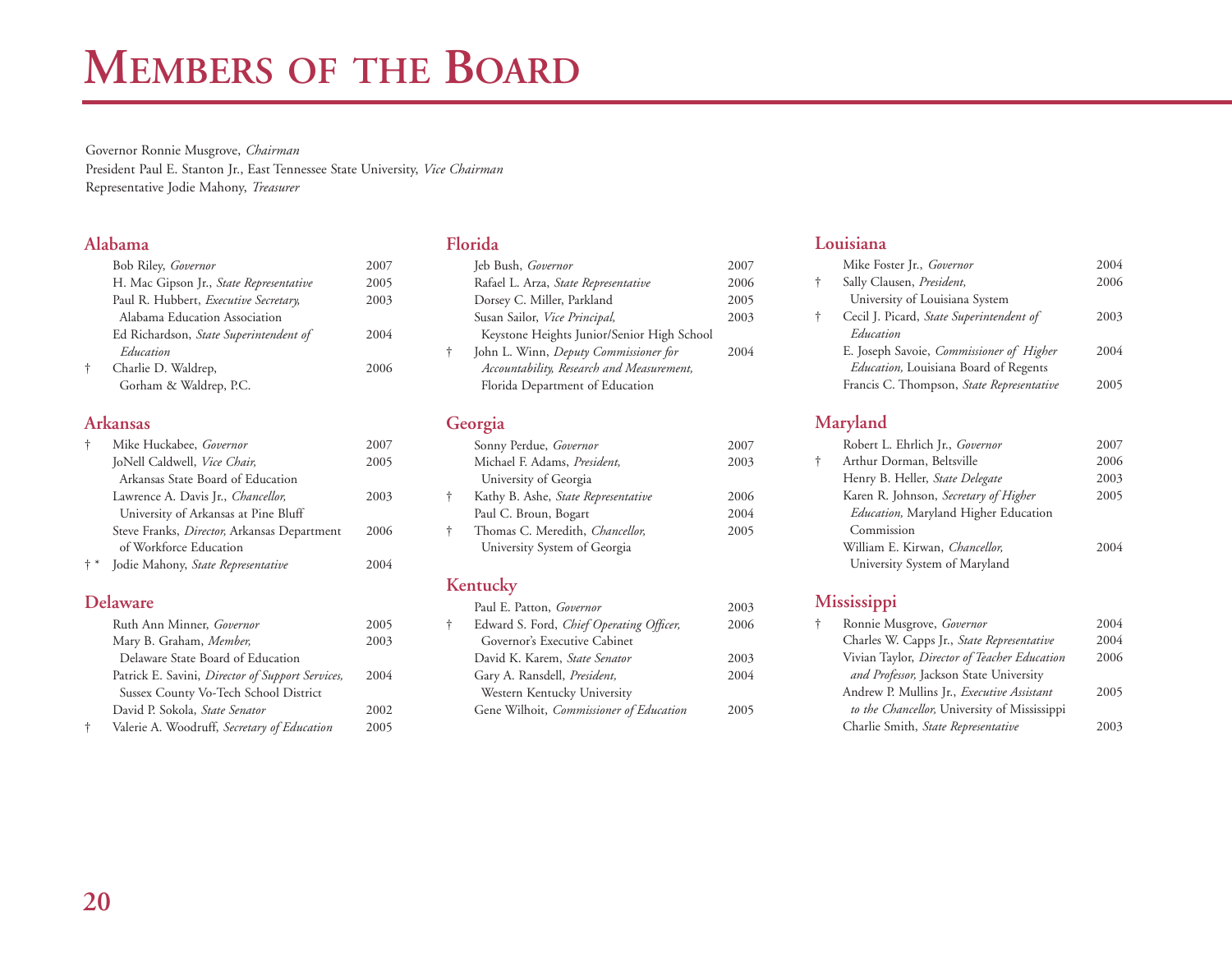#### **North Carolina**

|       | Michael F. Easley, Governor                     | 2005 |
|-------|-------------------------------------------------|------|
|       | Walter H. Dalton, State Senator                 | 2004 |
|       | Stanley H. Fox, State Representative            | 2005 |
| $+ *$ | Howard N. Lee, <i>Chairman</i> , North Carolina | 2003 |
|       | State Board of Education                        |      |
|       | William R. McNeal, Superintendent,              | 2006 |
|       | Wake County Public School System                |      |
|       |                                                 |      |

#### **Oklahoma**

|       | Brad Henry, Governor                               | 2007 |
|-------|----------------------------------------------------|------|
|       | Judith Coe, Dean, College of Education,            | 2005 |
|       | University of Central Oklahoma                     |      |
|       | Carolyn Coleman, State Representative              | 2004 |
| $+ *$ | Floyd L. Coppedge, <i>Professor of Education</i> , | 2003 |
|       | College of Education, Oklahoma Christian           |      |
|       | University                                         |      |
|       | Joan Greenwood, State Representative               | 2006 |
|       |                                                    |      |

#### **South Carolina**

| Mark Sanford, Governor                     | 2007 |
|--------------------------------------------|------|
| Ronald R. Ingle, President,                | 2004 |
| Coastal Carolina University                |      |
| Nikki G. Setzler, State Senator            | 2005 |
| Inez Moore Tenenbaum, State Superintendent | 2006 |
| of Education                               |      |
| Ronald P. Townsend, State Representative   | 2003 |

#### **Tennessee**

|       | Phil Bredesen, Governor              | 2007 |
|-------|--------------------------------------|------|
|       | Peaches G. Blank, Nashville          | 2003 |
|       | Lois M. DeBerry, Speaker Pro Tempore | 2006 |
|       | of the House                         |      |
| $+ *$ | Paul E. Stanton Jr., President,      | 2005 |
|       | East Tennessee State University      |      |
|       | Andy Womack, Murfreesboro            | 2004 |
|       |                                      |      |
| Texas |                                      |      |

#### **Texas**

| Rick Perry, Governor                          | 2007 |
|-----------------------------------------------|------|
| Teel Bivins, State Senator                    | 2005 |
| Dianne Delisi, State Representative           | 2003 |
| Kent Grusendorf, State Representative         | 2004 |
| Shirley J. Neeley, Superintendent of Schools, | 2006 |
| Galena Park Independent School District       |      |
|                                               |      |

#### **Virginia**

|  | Mark R. Warner, Governor                     | 2006 |
|--|----------------------------------------------|------|
|  | John H. Chichester, President Pro Tempore    | 2006 |
|  | of the Senate                                |      |
|  | Donald W. Jones, Director of Minority        | 2004 |
|  | Procurement Programs, University of Virginia |      |
|  | Demaris H. Miller, McLean                    | 2005 |
|  | Kirk T. Schroder, LeClair Ryan, P.C.         | 2003 |
|  |                                              |      |

#### **West Virginia**

|       | Bob Wise, Governor                       | 2005 |
|-------|------------------------------------------|------|
|       | Jay Cole, Deputy Secretary for Education | 2005 |
|       | and the Arts                             |      |
| $+ *$ | Lloyd Jackson, Member, West Virginia     | 2004 |
|       | State Board of Education                 |      |
|       | Jerry L. Mezzatesta, State Delegate      | 2002 |
|       | Roman W. Prezioso Jr., State Senator     | 2003 |

† *Executive Committee member* — The Executive Committee has full power to act between Board meetings. It is composed of one board member from each state and several from the region at large.

\* *Finance Committee member* — The Finance Committee, a subcommittee of the Executive Committee, prepares an annual budget and presents it and other financial policy matters to the Executive Committee.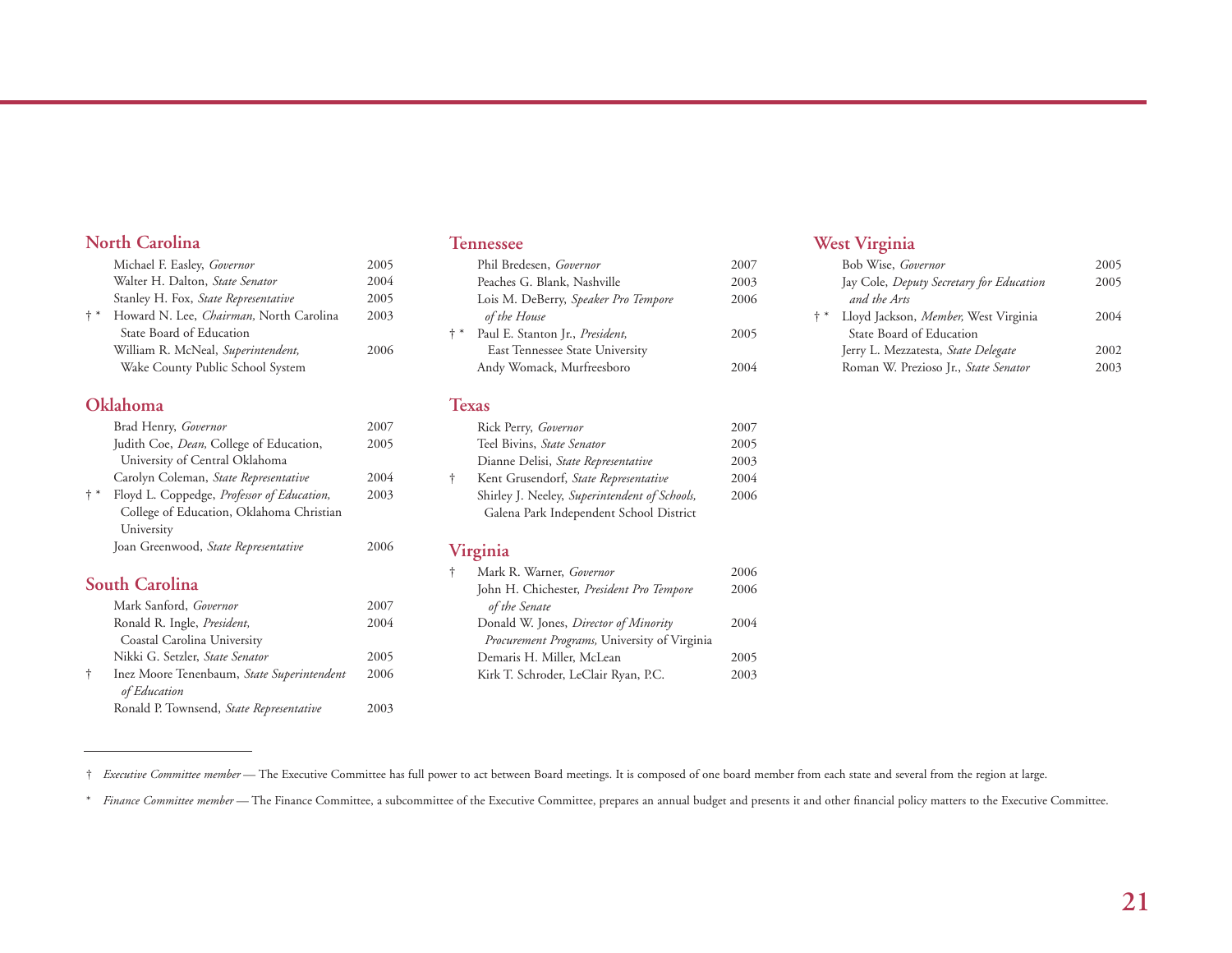# **LEGISLATIVE ADVISORY COUNCIL**

Ronald P. Townsend, *Chairman* Jack Hill, *Vice Chairman*

Jim Argue, *State Senator,* Little Rock, Arkansas

Rafael Arza, *State Representative,* Hialeah, Florida

Kathy B. Ashe, *State Representative,* Atlanta, Georgia

Ben Atchley, *State Senator,* Knoxville, Tennessee

Joe Barrows, *State Representative,* Versailles, Kentucky

Teel Bivins, *State Senator,* Amarillo, Texas

Dan Boren, *State Representative,* Seminole, Oklahoma

Hob Bryan, *State Senator,* Amory, Mississippi

Charles W. Capps Jr., *State Representative,* Cleveland, Mississippi

John H. Chichester, *President Pro Tempore of the Senate,* Fredericksburg, Virginia

Carolyn S. Coleman, *State Representative,* Moore, Oklahoma

Carl N. Crane, *State Representative,* Baton Rouge, Louisiana

Walter H. Dalton, *State Senator,* Rutherfordton, North Carolina

L. Karen Darner, *State Delegate,* Arlington, Virginia

Eugene E. Davidson, *State Representative,* Springfield, Tennessee

Lois M. DeBerry, *Speaker Pro Tempore of the House,* Memphis, Tennessee

Dianne White Delisi, *State Representative,* Temple, Texas

Larry Dixon, *State Senator,* Montgomery, Alabama

Vivian Davis Figures, *State Senator,* Mobile, Alabama

Stanley H. Fox, *State Representative,* Oxford, North Carolina

H. Mac Gipson Jr., *State Representative,* Prattville, Alabama

Jack Gordon, *State Senator,* Okolona, Mississippi

Mary Beth Green, *State Representative,* Van Buren, Arkansas

Joan Greenwood, *State Representative,* Moore, Oklahoma

Kent Grusendorf, *State Representative,* Arlington, Texas

David M. Haak, *State Representative,* Texarkana, Arkansas

Henry B. Heller, *State Delegate,* Rockville, Maryland

Jack Hill, *State Senator,* Reidsville, Georgia

William A. Jones, *State Senator,* Ruston, Louisiana

David K. Karem, *State Senator,* Louisville, Kentucky

Jodie Mahony, *State Representative,* El Dorado, Arkansas

John W. Matthews Jr., *State Senator,* Bowman, South Carolina

Jerry L. Mezzatesta, *State Delegate,* Romney, West Virginia

Kevin Penix, *State Representative,* Fort Smith, Arkansas

DuBose Porter, *Speaker Pro Tempore of the House,* Dublin, Georgia

Roman W. Prezioso Jr., *State Senator,* Fairmont, West Virginia

Jody Richards, *Speaker of the House,* Bowling Green, Kentucky

Joe R. Salter, *State Representative,* Florien, Louisiana

Nikki G. Setzler, *State Senator,* West Columbia, South Carolina

Charlie Smith, *State Representative,* Eupora, Mississippi

David P. Sokola, *State Senator,* Newark, Delaware

Gerald Theunissen, *State Senator,* Jennings, Louisiana

Francis C. Thompson, *State Representative,* Delhi, Louisiana

Ronald P. Townsend, *State Representative,* Anderson, South Carolina

Stephanie A. Ulbrich, *State Representative,* Newark, Delaware

Debbie Wasserman Schultz, *State Senator,* Weston, Florida

Kathleen Wilcoxson, *State Senator,* Oklahoma City, Oklahoma

Penny Williams, *State Senator,* Tulsa, Oklahoma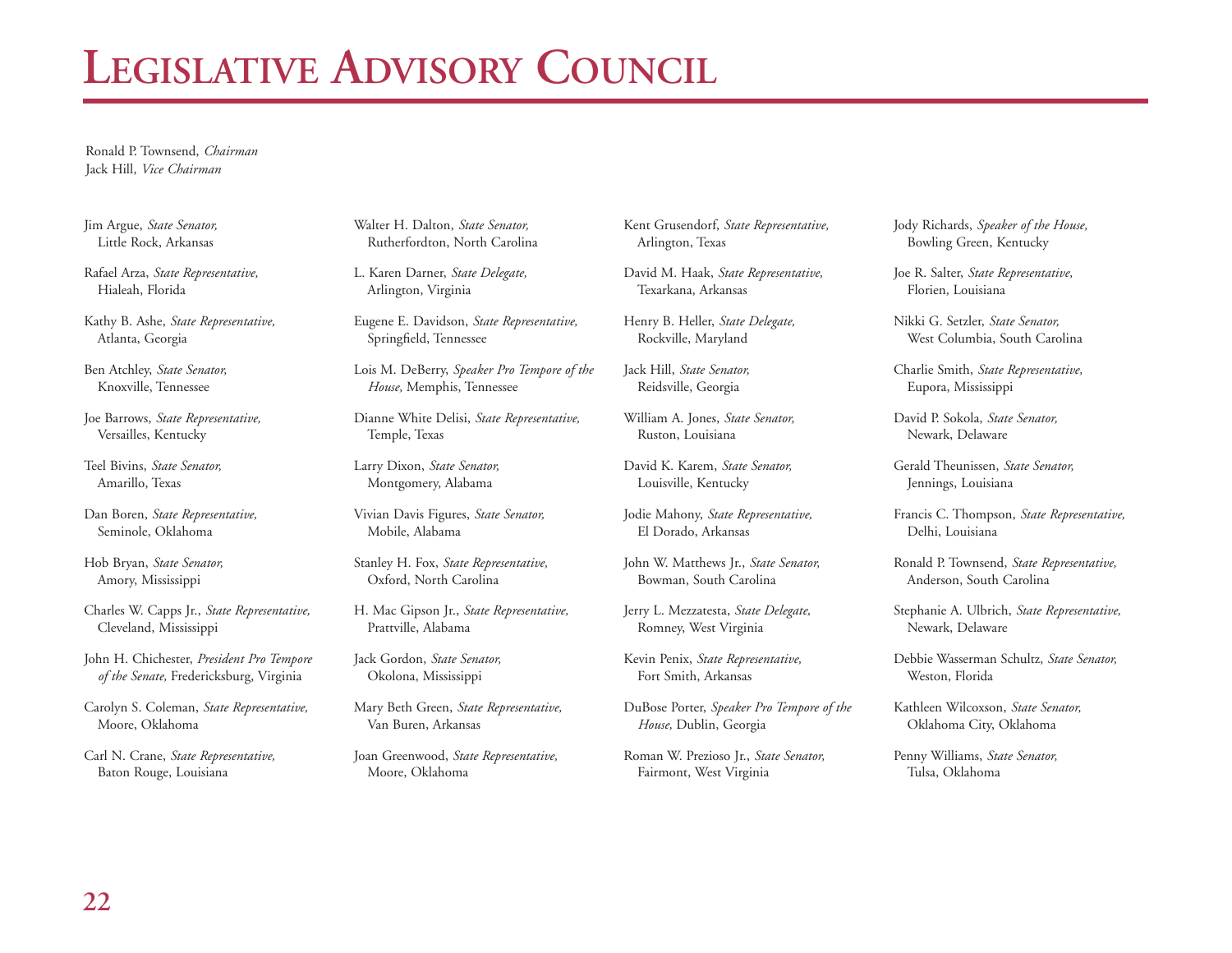# **SREB STAFF**

#### Mark Musick, *President*

- Ansley A. Abraham, *Director,* Doctoral Scholars Program
- Eula Aiken, *Nursing Programs Director* and *Executive Director of the Council on Collegiate Education for Nursing*
- Gail Anderson, *Coordinator of National Summer Staff Development, High Schools That Work*
- Beth Andrews, *Assistant to the Senior Vice President,* School Improvement and Leadership
- Heather Andrews, *Research Assistant,* Educational Policies
- Karen Anthony, *Research Associate, High Schools That Work*
- Jim Ashby, *Mailroom/Office Clerk*
- Tricia Avery, *Director,* Human Resources
- Katie Banks, *Receptionist/Switchboard Operator*
- Robert Belle, *Director,* SREB-AGEP Doctoral Scholars Program
- Heather Boggs, *School Improvement Consultant, High Schools That Work*
- Barbara Bohanon, *Assistant to the Director of Finance and Facilities*
- Gene Bottoms, *Senior Vice President*
- Tom Bradbury, *Vice President for Communications*
- Jamila Brady, *Administrative Assistant, High Schools That Work*
- Michelle Bright, *Administrative Assistant,*  Making Schools Work

Dawn Bristo, *Staff Associate for Regional Contract Programs*

- Gay Burden, *School Improvement Consultant, High Schools That Work*
- Kathleen Carpenter, *Director,* Making Middle Grades Work
- Bruce Chaloux, *Director, Electronic Campus*
- Barbara Channell, *Accounting Manager*
- Benjamin Cheaves, *Administrative Assistant,* Distance Learning Policy Laboratory/*Electronic Campus*
- James F. Clark, *Special Assistant to the Senior Vice President*
- Sondra Cooney, *Special Consultant,* Making Middle Grades Work
- Lynn M. Cornett, *Senior Vice President*
- Kristie Covington, *Administrative Assistant, High Schools That Work*
- David R. Denton, *Director,* School Readiness, Reading and Health Affairs
- Tony Dobbins, *Project Manager, High Schools That Work Contracted Services*
- Linda Dove, *School Improvement Consultant, High Schools That Work*
- Catherine L. Dunham, *Director,* Assessment for High Schools and Middle Grades
- Karen Faircloth, *School Improvement Consultant,*  Making Middle Grades Work
- Caro Feagin, *Director,* Making Schools Work
- Steve Fennell, *Information Technology Assistant*
- Deborah Fite, *Coordinator,* Leadership Development
- Crystal Flowers, *Administrative Assistant,* Leadership Initiative
- Susan Fowler, *Assistant to the Senior Vice President,* Educational Policies
- Betty Fry-Ahearn, *Coordinator,* Higher Education Leadership Initiative
- Gale F. Gaines, *Director,* Legislative Services
- Debra Garmon, *Assistant Director for Doctoral Scholar Services*
- Susan Gottfried, *School Improvement Consultant, High Schools That Work*
- Dianne Griffin, *Staff Associate,* Educational Technology
- Lingling Han, *Director of Data Analysis and Management for School Improvement*
- Betty Harbin, *School Improvement Consultant,*  Making Schools Work
- Carolyn Helm, *Director,* Project Lead the Way, Pre-engineering Curriculum Project
- Susan Henson, *Director,* Technical Assistance and State Liaison
- David Hill, *Coordinator,* State Leadership Academy Network
- Linda Holly, *Assistant to the Vice President*
- Jenn Holmes, *Graphic Designer and Editorial Assistant*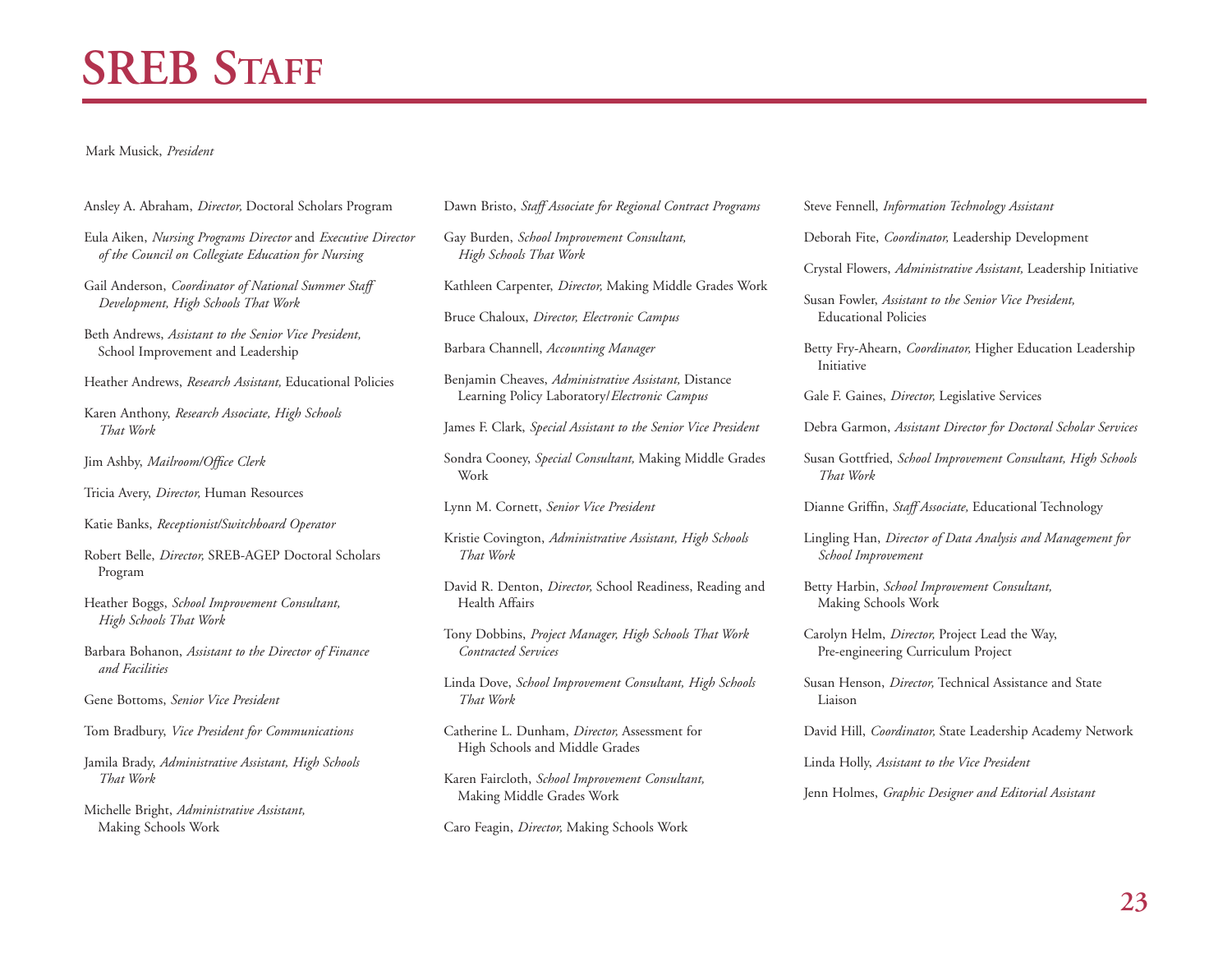# **SREB STAFF** (CONTINUED)

Walter Jacobs, *Senior Consultant,* Doctoral Scholars Program

- Andrea Jacobson, *Research Associate,* Leadership Initiative
- Anna Johnston, *Staff Development Assistant*
- Frank Johnston, *Information Technology Assistant*
- Leticia Jones, *Production Manager*
- Betty Jo Jordan, *Director, Urban High Schools That Work Network*
- Lisa Jordan, *Information Technology Assistant*
- Gary Keller, *School Improvement Consultant, High Schools That Work*
- Fay Kline, *School Improvement Consultant, High Schools That Work*
- Melissa Koran, *Administrative Assistant,* Making Middle Grades Work
- J.J. Kwashnak, *Director,* Information Technology
- Mary Larson, *Coordinator of Program Services, Electronic Campus*
- Binta Lewis, *Human Resources Specialist*
- Joan Lord, *Director,* Educational Policies
- Marie Loverde, *Research Assistant,* Data Services
- Lonisa Marina, *Administrative Assistant, Urban High Schools That Work Network*
- Joseph L. Marks, *Director,* Data Services
- Kenneth Mason, *School Improvement Consultant, High Schools That Work*

J.B. Mathews, *Senior Technology Policy Adviser*

Claudine McCrary, *Publications Assistant*

- Dexter Mills, *School Improvement Consultant,*  Making Schools Work
- James R. Mingle, *Director,* Distance Learning Policy Laboratory
- Charles W. Montgomery, *Accountant*
- Bob Moore, *School Improvement Consultant,*  Making Schools Work
- Barbara Moore, *Assistant Director,* Making Middle Grades Work
- Traci Müller, *Writer/Editor, High Schools That Work*
- Renee Murray, *School Improvement Consultant,* Making Schools Work
- Mary Myers, *Director of Publications for School Improvement*
- Kathy O'Neill, *Director,* SREB Leadership Initiative
- Rose Partridge, *Receptionist/Switchboard Operator*
- Alice E. Presson, *Director of Research, High Schools That Work*
- Amy L. Schneider, *Publications and Web Page Editor*
- Christy Shepherd, *Writer/Editor for School Improvement*
- Janie Smith, *Director of Staff Development,* Making Schools Work
- Steve Smith, *School Improvement Consultant, High Schools That Work*

#### Susan Smith, *Office Services Coordinator*

- Russell Steel Jr., *Director of Finances and Facilities*
- Jinan Sumler, *School Improvement Consultant, High Schools That Work*
- John Swisshelm, *Information Technology Assistant*
- Gloria Talley, *Director,* LEAD Initiative
- Joyce Tallman, *Assistant to the President*
- William R. Thomas, *Director,* Educational Technology
- Scott Warren, *Director, High Schools That Work Contracted Services*
- James Watts, *Vice President for State Services*
- June Weis, *Research Assistant,* Educational Technology
- Trakia Willis, *Institute and Grants Coordinator,* Doctoral Scholars Program
- Erica Young, *Educational Technology Assistant*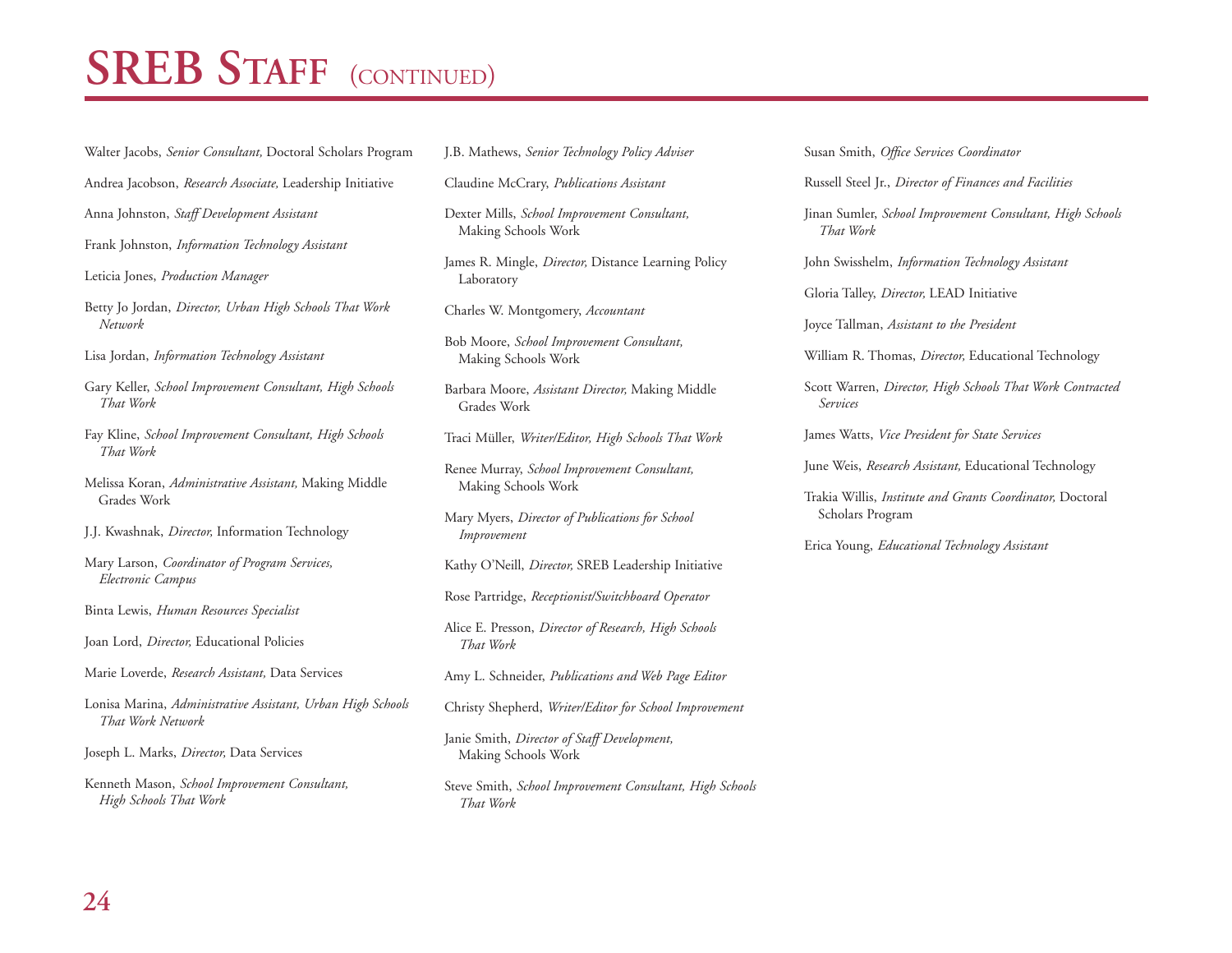Each year, the Southern Regional Education Board is audited by an independent auditor. The audit report is mailed to board members and made available to others.

To receive a copy of the audit report, please write or call:

Russell M. Steel Jr. Director of Finance and Facilities Southern Regional Education Board 592 10th St. N.W. Atlanta, GA 30318-5790

Or call (404) 875-9211, Ext. 257.